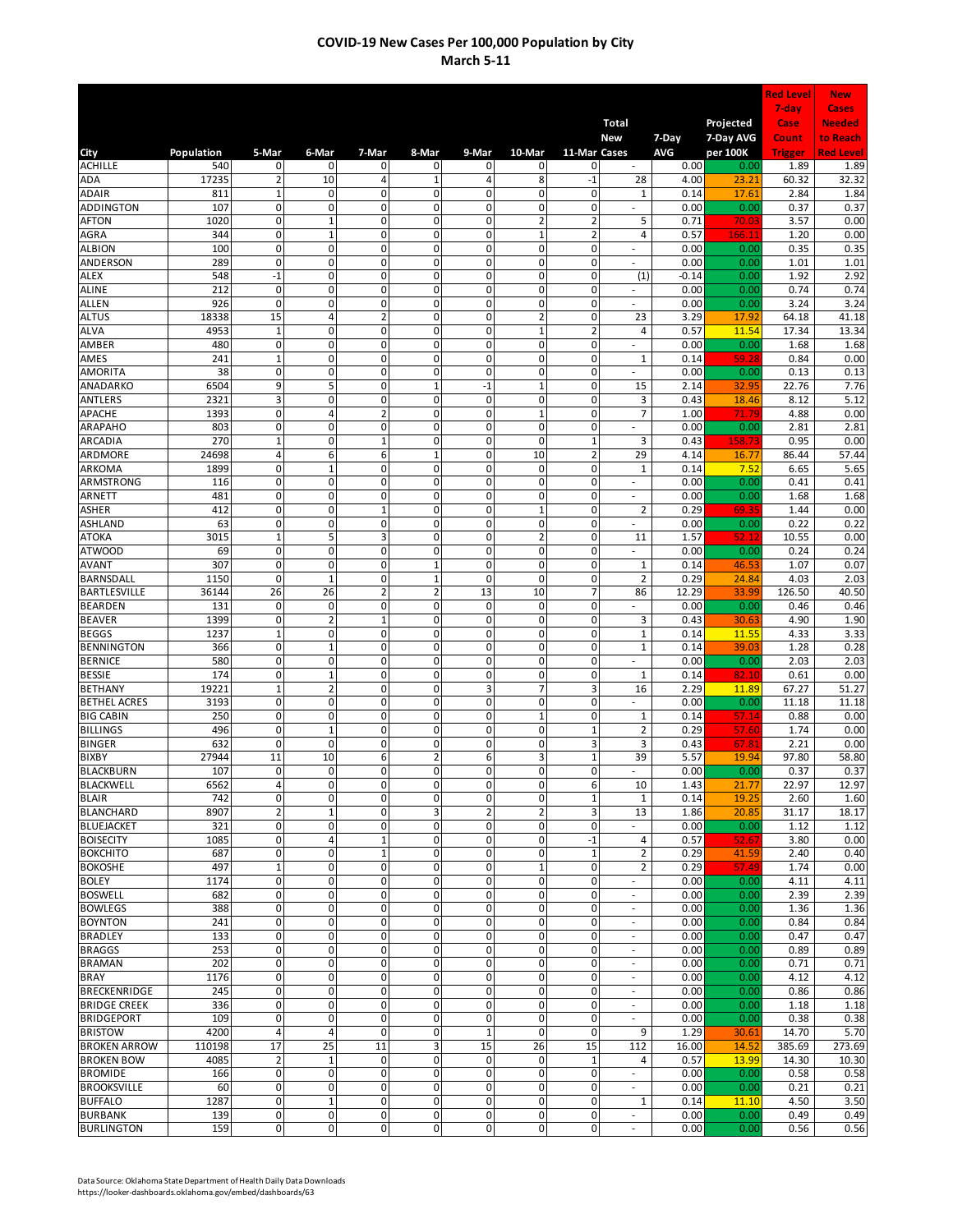|                                      |               |                              |                                        |                         |                                  |                             |                             |                                        |                                            |                     |                       | <b>Red Level</b> | <b>New</b>                |
|--------------------------------------|---------------|------------------------------|----------------------------------------|-------------------------|----------------------------------|-----------------------------|-----------------------------|----------------------------------------|--------------------------------------------|---------------------|-----------------------|------------------|---------------------------|
|                                      |               |                              |                                        |                         |                                  |                             |                             |                                        |                                            |                     |                       | 7-day            | <b>Cases</b>              |
|                                      |               |                              |                                        |                         |                                  |                             |                             |                                        | <b>Total</b><br>New                        |                     | Projected             | Case<br>Count    | <b>Needed</b><br>to Reach |
| City                                 | Population    | 5-Mar                        | 6-Mar                                  | 7-Mar                   | 8-Mar                            | 9-Mar                       | 10-Mar                      | 11-Mar Cases                           |                                            | 7-Day<br><b>AVG</b> | 7-Day AVG<br>per 100K | <b>Trigger</b>   | <b>Red Level</b>          |
| <b>BURNS FLAT</b>                    | 1901          | 0                            | -1                                     | 0                       | 0                                | 0                           | 0                           | 0                                      | (1)                                        | $-0.14$             | 0.00                  | 6.65             | 7.65                      |
| <b>BUTLER</b>                        | 295           | 0                            | 0                                      | $\mathbf 0$             | 0                                | 0                           | 0                           | 0                                      |                                            | 0.00                | 0.00                  | 1.03             | 1.03                      |
| <b>BYARS</b><br><b>BYNG</b>          | 273<br>1198   | 0<br>0                       | $\mathbf 1$<br>0                       | 0<br>0                  | 0<br>0                           | 0<br>0                      | 0<br>0                      | 0<br>0                                 | $\mathbf{1}$                               | 0.14<br>0.00        | 52.3<br>0.00          | 0.96<br>4.19     | 0.00<br>4.19              |
| <b>BYRON</b>                         | 35            | $\mathbf 0$                  | $\mathbf 0$                            | 0                       | $\mathbf 0$                      | 0                           | 0                           | $\mathbf 0$                            | ÷,                                         | 0.00                | 0.00                  | 0.12             | 0.12                      |
| <b>CACHE</b>                         | 2811          | $\overline{1}$               | 3                                      | 3                       | $\mathbf{1}$                     | 0                           | $\overline{2}$              | $\mathbf{1}$                           | 11                                         | 1.57                | 55.9                  | 9.84             | 0.00                      |
| <b>CADDO</b>                         | 1104          | 0                            | 7                                      | 0                       | 0                                | $\pmb{0}$                   | 0                           | 0                                      | 7                                          | 1.00                | 90.5                  | 3.86             | 0.00                      |
| CALERA                               | 2370          | $\overline{0}$               | $\overline{1}$                         | 3                       | 0                                | $\overline{0}$              | 0                           | $\overline{2}$                         | 6                                          | 0.86                | 36.1                  | 8.30             | 2.30                      |
| CALUMET<br><b>CALVIN</b>             | 604<br>275    | $\mathbf{1}$<br>$\mathbf{0}$ | 0<br>$\mathbf{0}$                      | 0<br>0                  | 0<br>0                           | $\pmb{0}$<br>$\mathbf 0$    | $\mathbf 1$<br>$\mathbf 0$  | $\mathbf{0}$<br>$\mathbf{0}$           | $\overline{2}$<br>$\overline{\phantom{a}}$ | 0.29<br>0.00        | 47.30<br>0.00         | 2.11<br>0.96     | 0.11<br>0.96              |
| <b>CAMARGO</b>                       | 181           | 0                            | $\mathbf 0$                            | 0                       | 0                                | $\mathbf 0$                 | $\mathbf 0$                 | $\mathbf 0$                            | $\overline{\phantom{a}}$                   | 0.00                | 0.00                  | 0.63             | 0.63                      |
| <b>CAMERON</b>                       | 293           | 5                            | $\mathbf 0$                            | 0                       | 0                                | $\mathbf 0$                 | 0                           | $\mathbf{0}$                           | 5                                          | 0.71                | 243.78                | 1.03             | 0.00                      |
| CANADIAN                             | 203           | $\mathbf 0$                  | 0                                      | 0                       | 0                                | 0                           | 0                           | $\mathbf 0$                            | $\overline{\phantom{a}}$                   | 0.00                | 0.00                  | 0.71             | 0.71                      |
| CANEY<br>CANTON                      | 198<br>589    | $\overline{0}$<br>0          | 0<br>$\mathsf{o}$                      | $\overline{2}$<br>0     | $\overline{0}$<br>$\overline{0}$ | $\mathbf 0$<br>0            | $\mathbf 0$<br>0            | $\mathbf{0}$<br>$\mathbf 0$            | $\overline{2}$<br>٠                        | 0.29<br>0.00        | 144.3<br>0.00         | 0.69<br>2.06     | 0.00<br>2.06              |
| CANUTE                               | 519           | $\mathbf 1$                  | $\mathbf 0$                            | 0                       | 0                                | $\mathbf 0$                 | 0                           | 0                                      | $\mathbf{1}$                               | 0.14                | 27.53                 | 1.82             | 0.82                      |
| <b>CARLTON LANDING</b>               |               | 0                            | $\overline{0}$                         | 0                       | $\overline{0}$                   | $\overline{0}$              | 0                           | 0                                      | ٠                                          | 0.00                | #VALUE!               | #VALUE!          | #VALUE!                   |
| <b>CARMEN</b>                        | 358           | $\overline{0}$               | $\overline{0}$                         | 0                       | $\overline{0}$                   | $\overline{0}$              | $\mathbf{1}$                | 0                                      | $\mathbf{1}$                               | 0.14                | 39.90                 | 1.25             | 0.25                      |
| CARNEGIE                             | 1645          | $\mathbf 0$                  | $\overline{a}$                         | $\overline{0}$          | 0                                | $\mathbf 0$                 | $\mathbf{1}$                | $\Omega$                               | 3                                          | 0.43                | 26.05                 | 5.76             | 2.76                      |
| CARNEY<br>CARRIER                    | 623<br>84     | 0<br>0                       | 0<br>0                                 | 0<br>$\mathbf 0$        | 0<br>0                           | 0<br>0                      | 0<br>0                      | 0<br>0                                 |                                            | 0.00<br>0.00        | 0.00<br>0.00          | 2.18<br>0.29     | 2.18<br>0.29              |
| CARTER                               | 251           | 0                            | 0                                      | 0                       | 0                                | 0                           | 0                           | 0                                      |                                            | 0.00                | 0.00                  | 0.88             | 0.88                      |
| <b>CASHION</b>                       | 871           | $\mathbf 1$                  | $\overline{0}$                         | 0                       | 0                                | $\mathbf 0$                 | $\mathbf 1$                 | 0                                      | $\overline{2}$                             | 0.29                | 32.80                 | 3.05             | 1.05                      |
| <b>CASTLE</b>                        | 103           | $\mathbf 0$                  | $\mathbf 1$                            | 0                       | $\mathbf 0$                      | 0                           | 0                           | 0                                      | $\mathbf{1}$                               | 0.14                | 138.70                | 0.36             | 0.00                      |
| <b>CATOOSA</b>                       | 6953          | 3                            | $\overline{1}$                         | 0                       | 0                                | 0                           | $\mathbf 1$                 | $\mathbf 0$                            | 5                                          | 0.71                | 10.27                 | 24.34            | 19.34                     |
| <b>CEDAR VALLEY</b><br><b>CEMENT</b> | 330<br>475    | 0<br>$\mathbf{1}$            | 0<br>$\overline{0}$                    | 0<br>$\overline{0}$     | 0<br>$\overline{0}$              | 0<br>$\overline{0}$         | 0<br>0                      | 0<br>$\mathbf 0$                       | ÷.<br>1                                    | 0.00<br>0.14        | 0.00<br>30.08         | 1.16<br>1.66     | 1.16<br>0.66              |
| CENTRAHOMA                           | 93            | 0                            | 0                                      | 0                       | 0                                | $\pmb{0}$                   | $\pmb{0}$                   | $\mathbf{0}$                           | ÷.                                         | 0.00                | 0.00                  | 0.33             | 0.33                      |
| <b>CENTRAL HIGH</b>                  | 1164          | 0                            | $\mathbf 0$                            | 0                       | 0                                | 0                           | $\mathbf 0$                 | $\mathbf{0}$                           | $\overline{\phantom{a}}$                   | 0.00                | 0.00                  | 4.07             | 4.07                      |
| CHANDLER                             | 3085          | 4                            | $\mathbf 1$                            | 0                       | 0                                | 0                           | $\mathbf 2$                 | 3                                      | 10                                         | 1.43                | 46.31                 | 10.80            | 0.80                      |
| <b>CHATTANOOGA</b>                   | 453           | $\mathbf 0$                  | $\overline{\mathbf{c}}$                | 0<br>$\overline{1}$     | 0                                | 0                           | 0                           | 0                                      | $\overline{2}$                             | 0.29                | 63.07                 | 1.59             | 0.00                      |
| CHECOTAH<br><b>CHELSEA</b>           | 3095<br>1907  | $\mathbf{1}$<br>0            | 8<br>0                                 | 0                       | 0<br>$\overline{2}$              | 0<br>$\mathbf 1$            | 3<br>3                      | 1<br>3                                 | 14<br>9                                    | 2.00<br>1.29        | 64.6<br>67.42         | 10.83<br>6.67    | 0.00<br>0.00              |
| <b>CHEROKEE</b>                      | 1489          | 0                            | $\mathsf{o}$                           | 0                       | $\overline{0}$                   | 0                           | 0                           | $\mathbf 0$                            |                                            | 0.00                | 0.00                  | 5.21             | 5.21                      |
| <b>CHEYENNE</b>                      | 774           | 0                            | $\mathbf 0$                            | $\mathbf{1}$            | 0                                | $\pmb{0}$                   | 0                           | $\mathbf{1}$                           | $\overline{2}$                             | 0.29                | 36.91                 | 2.71             | 0.71                      |
| <b>CHICKASHA</b>                     | 16431         | 5                            | $\overline{\mathbf{2}}$                | $\overline{1}$          | $\mathbf{1}$                     | 2                           | 4                           | $\overline{2}$                         | 17                                         | 2.43                | 14.78                 | 57.51            | 40.51                     |
| <b>CHOCTAW</b><br><b>CHOUTEAU</b>    | 12674<br>2093 | 13<br>$\mathbf{1}$           | 4<br>0                                 | 3<br>0                  | $\mathbf{1}$<br>0                | $\mathbf 1$<br>$\mathbf{1}$ | 4<br>0                      | 6<br>0                                 | 32<br>$\overline{2}$                       | 4.57<br>0.29        | 36.07<br>13.65        | 44.36<br>7.33    | 12.36<br>5.33             |
| <b>CIMARRON CITY</b>                 | 175           | 0                            | 0                                      | 0                       | 0                                | 0                           | 0                           | 0                                      |                                            | 0.00                | 0.00                  | 0.61             | 0.61                      |
| <b>CLAREMORE</b>                     | 18743         | 10                           | 4                                      | 5                       | 4                                | 7                           | 6                           | 9                                      | 45                                         | 6.43                | 34.30                 | 65.60            | 20.60                     |
| <b>CLAYTON</b>                       | 786           | 0                            | 0                                      | 0                       | 0                                | 0                           | $\overline{2}$              | 0                                      | $\overline{2}$                             | 0.29                | 36.35                 | 2.75             | 0.75                      |
| CLEARVIEW                            | 48            | $\mathsf 0$                  | 0                                      | 0                       | 0                                | 0                           | $\mathbf 0$                 | $\mathbf 0$                            |                                            | 0.00                | 0.00                  | 0.17             | 0.17                      |
| <b>CLEO SPRINGS</b><br>CLEVELAND     | 334<br>3125   | 0<br>$\overline{5}$          | $\mathbf 0$<br>$\overline{2}$          | 0<br>$\overline{2}$     | 0<br>0                           | 0<br>0                      | 0<br>3                      | 0<br>0                                 | 12                                         | 0.00<br>1.71        | 0.00<br>54.86         | 1.17<br>10.94    | 1.17<br>0.00              |
| <b>CLINTON</b>                       | 9087          | $\overline{\mathbf{3}}$      | $\overline{\mathbf{2}}$                | $\mathbf 0$             | O                                | $\overline{0}$              | $\overline{2}$              | $\mathbf 0$                            | 7                                          | 1.00                | 11.00                 | 31.80            | 24.80                     |
| COALGATE                             | 1792          | $\pmb{0}$                    | $\overline{0}$                         | 0                       | $\mathbf 0$                      | $\mathbf 0$                 | $\mathbf 1$                 | $\mathbf 0$                            | $\mathbf{1}$                               | 0.14                | 7.97                  | 6.27             | 5.27                      |
| <b>COLBERT</b>                       | 1252          | $\mathbf 1$                  | 3                                      | 3                       | $\mathbf 0$                      | $\pmb{0}$                   | $\pmb{0}$                   | $\mathbf{0}$                           | $\overline{7}$                             | 1.00                | 79.87                 | 4.38             | 0.00                      |
| <b>COLCORD</b>                       | 849<br>599    | $\mathbf 0$                  | 10<br>0                                | $\mathbf 0$<br>0        | $\mathbf 0$                      | $\mathbf 0$                 | $\mathbf 1$<br>$\mathbf 0$  | $\mathbf{1}$                           | 12                                         | 1.71                | 201.9                 | 2.97             | 0.00                      |
| <b>COLE</b><br><b>COLLINSVILLE</b>   | 7236          | $\pmb{0}$<br>3               | 3                                      | $\mathbf{1}$            | 0<br>3                           | $\pmb{0}$<br>0              | $\mathbf 0$                 | $\mathbf 0$<br>$\overline{\mathbf{3}}$ | ٠<br>13                                    | 0.00<br>1.86        | 0.00<br>25.67         | 2.10<br>25.33    | 2.10<br>12.33             |
| <b>COLONY</b>                        | 129           | $\mathbf 0$                  | $\mathbf 0$                            | 0                       | 0                                | 0                           | $\mathbf 0$                 | $\mathbf 0$                            | $\sim$                                     | 0.00                | 0.00                  | 0.45             | 0.45                      |
| <b>COMANCHE</b>                      | 1559          | $\mathbf 0$                  | $\overline{0}$                         | $\overline{0}$          | $\overline{0}$                   | $\mathbf 0$                 | $\mathbf 1$                 | $\mathbf 1$                            | 2                                          | 0.29                | 18.33                 | 5.46             | 3.46                      |
| <b>COMMERCE</b>                      | 2510          | $\mathbf 1$                  | 3                                      | $\mathbf{0}$            | $\mathbf 0$                      | $\mathbf 1$                 | 3                           | $\mathbf 0$                            | 8                                          | 1.14                | 45.53                 | 8.79             | 0.79                      |
| <b>COOPERTON</b>                     | 15<br>737     | 0<br>0                       | 0<br>$\mathbf 0$                       | 0<br>0                  | 0<br>$\overline{0}$              | $\pmb{0}$<br>0              | 0<br>$\mathbf 0$            | $\mathbf 0$<br>$\mathbf 0$             | $\sim$<br>÷                                | 0.00<br>0.00        | 0.00<br>0.00          | 0.05<br>2.58     | 0.05<br>2.58              |
| <b>COPAN</b><br>CORN                 | 472           | $\mathbf 0$                  | 0                                      | 0                       | 0                                | $\pmb{0}$                   | $\mathbf 1$                 | $\mathbf{0}$                           | $\mathbf 1$                                | 0.14                | 30.27                 | 1.65             | 0.65                      |
| <b>CORNISH</b>                       | 155           | 0                            | 0                                      | 0                       | 0                                | 0                           | $\mathbf 0$                 | 0                                      |                                            | 0.00                | 0.00                  | 0.54             | 0.54                      |
| <b>COUNCILHILL</b>                   | 151           | 0                            | 0                                      | $\overline{1}$          | 0                                | 0                           | 0                           | $\mathbf 0$                            | $\mathbf{1}$                               | 0.14                | 94.61                 | 0.53             | 0.00                      |
| <b>COVINGTON</b>                     | 534           | 0                            | $\mathbf 0$                            | 0                       | 0                                | 0                           | $\mathbf 0$                 | 0                                      |                                            | 0.00                | 0.00                  | 1.87             | 1.87                      |
| <b>COWETA</b><br><b>COWLINGTON</b>   | 10032<br>152  | $\mathbf 0$<br>$\pmb{0}$     | $\overline{\mathbf{c}}$<br>$\mathbf 0$ | 4<br>0                  | $-1$<br>$\mathbf 0$              | $\mathbf 1$<br>$\pmb{0}$    | $\overline{2}$<br>$\pmb{0}$ | $\mathbf 1$<br>$\mathbf 0$             | 9                                          | 1.29<br>0.00        | 12.82<br>0.00         | 35.11<br>0.53    | 26.11<br>0.53             |
| <b>COYLE</b>                         | 372           | $\mathbf 0$                  | $\overline{0}$                         | $\mathbf 0$             | $\mathbf 0$                      | $\mathbf 1$                 | $\mathbf 0$                 | $\mathbf 0$                            | 1                                          | 0.14                | 38.40                 | 1.30             | 0.30                      |
| CRESCENT                             | 1561          | 0                            | $\mathbf 0$                            | $\mathbf 0$             | $\mathbf 0$                      | $\pmb{0}$                   | $\mathbf{1}$                | $\mathbf 0$                            | $\mathbf 1$                                | 0.14                | 9.15                  | 5.46             | 4.46                      |
| <b>CROMWELL</b>                      | 274           | 0                            | $\overline{\mathbf{0}}$                | 0                       | $\overline{0}$                   | $\mathbf 1$                 | $\mathbf 0$                 | $\mathbf 0$                            | 1                                          | 0.14                | 52.14                 | 0.96             | 0.00                      |
| <b>CROWDER</b>                       | 404           | $\overline{0}$               | $\overline{0}$                         | $\overline{0}$          | $\overline{0}$                   | $\overline{0}$              | $\mathbf 0$                 | $\mathbf{0}$                           | ÷                                          | 0.00                | 0.00                  | 1.41             | 1.41                      |
| <b>CUSHING</b><br><b>CUSTER CITY</b> | 7615<br>379   | 8<br>$\mathbf 0$             | $\mathbf 1$<br>$\mathbf 0$             | $\overline{1}$<br>0     | $\mathbf 0$<br>$\mathbf 0$       | $\mathbf 0$<br>$\mathbf 0$  | $\mathbf 1$<br>$\mathbf 0$  | $\mathbf 0$<br>$\mathbf{0}$            | 11<br>$\sim$                               | 1.57<br>0.00        | 20.64<br>0.00         | 26.65            | 15.65                     |
| <b>CYRIL</b>                         | 1011          | $\mathbf 1$                  | $\mathbf 0$                            | 0                       | 0                                | 0                           | $\mathbf 0$                 | $\mathbf 0$                            | 1                                          | 0.14                | 14.13                 | 1.33<br>3.54     | 1.33<br>2.54              |
| <b>DACOMA</b>                        | 108           | $\mathbf 0$                  | $\mathbf 0$                            | 0                       | 0                                | 0                           | $\mathbf 0$                 | $\mathbf 0$                            | $\sim$                                     | 0.00                | 0.00                  | 0.38             | 0.38                      |
| <b>DAVENPORT</b>                     | 807           | $\mathbf 1$                  | $\mathbf{0}$                           | $\mathbf 0$             | $\mathbf 0$                      | $\mathbf 0$                 | $\mathbf 0$                 | $\mathbf 0$                            | 1                                          | 0.14                | 17.70                 | 2.82             | 1.82                      |
| <b>DAVIDSON</b>                      | 288           | $\pmb{0}$                    | $\overline{\mathbf{0}}$                | $\overline{\mathbf{0}}$ | $\overline{0}$                   | $\mathbf 0$                 | $\mathsf{O}\hspace{0.02cm}$ | $\mathbf{0}$                           | $\sim$                                     | 0.00                | 0.00                  | 1.01             | 1.01                      |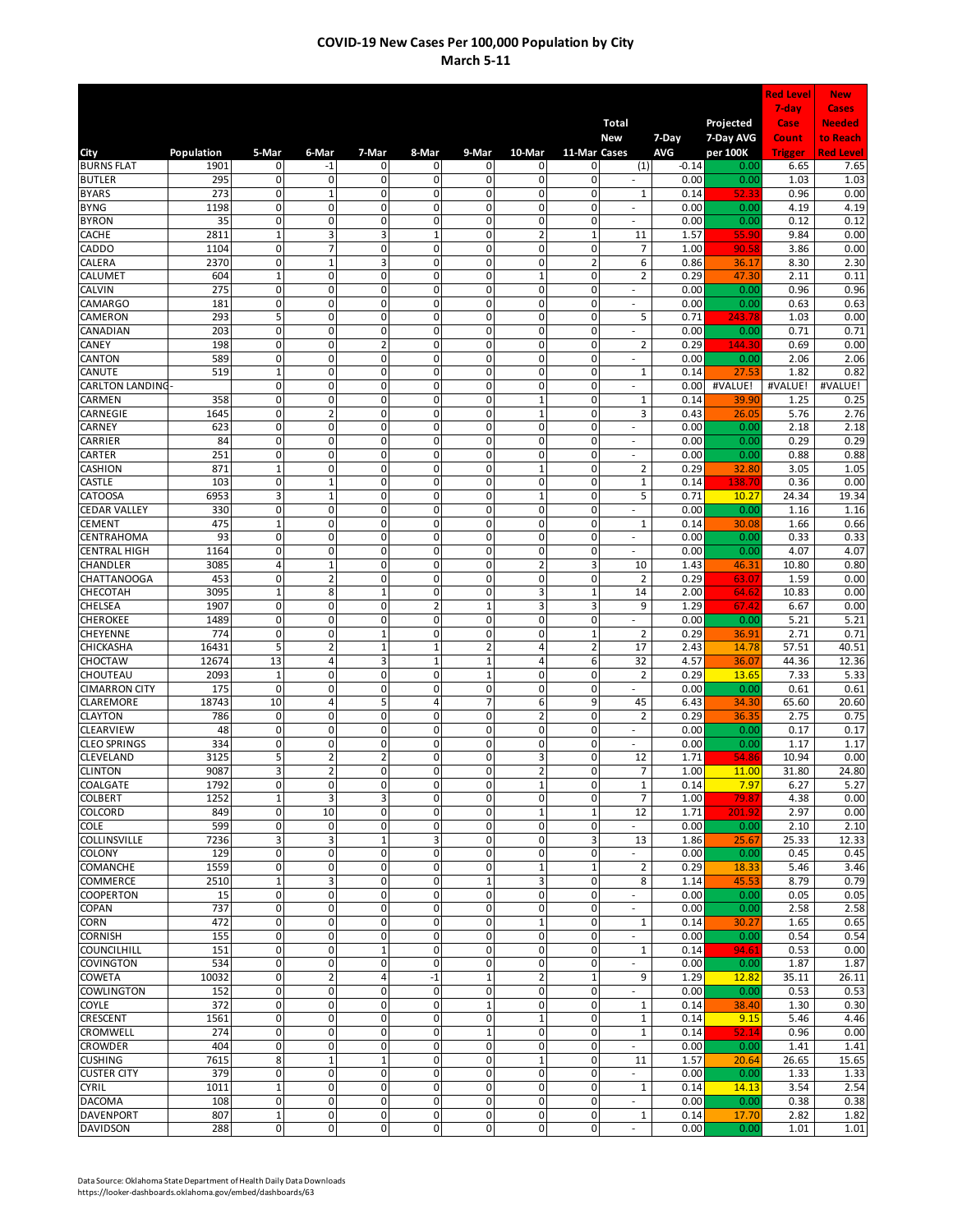|                                        |                |                                |                                         |                                  |                            |                                  |                               |                     |                                    |               |                        | <b>Red Level</b> | <b>New</b>                |
|----------------------------------------|----------------|--------------------------------|-----------------------------------------|----------------------------------|----------------------------|----------------------------------|-------------------------------|---------------------|------------------------------------|---------------|------------------------|------------------|---------------------------|
|                                        |                |                                |                                         |                                  |                            |                                  |                               |                     |                                    |               |                        | 7-day            | <b>Cases</b>              |
|                                        |                |                                |                                         |                                  |                            |                                  |                               |                     | Total<br>New                       | 7-Day         | Projected<br>7-Day AVG | Case<br>Count    | <b>Needed</b><br>to Reach |
| City                                   | Population     | 5-Mar                          | 6-Mar                                   | 7-Mar                            | 8-Mar                      | 9-Mar                            | 10-Mar                        | 11-Mar Cases        |                                    | AVG           | per 100K               | <b>Trigger</b>   | <b>Red Level</b>          |
| <b>DAVIS</b>                           | 2896           | 1                              | 0                                       | 0                                | 0                          | 1                                | -1                            | 6                   | 7                                  | 1.00          | 34.5                   | 10.14            | 3.14                      |
| <b>DEER CREEK</b><br>DELAWARE          | 125<br>399     | 0<br>$\mathbf{1}$              | 0<br>$\overline{0}$                     | $\mathbf 0$<br>0                 | 0<br>0                     | 0<br>0                           | $\mathbf 0$<br>0              | $\mathbf 0$<br>0    | $\mathbf{1}$                       | 0.00<br>0.14  | 0.00<br>35.80          | 0.44<br>1.40     | 0.44<br>0.40              |
| <b>DEL CITY</b>                        | 21712          | $\mathbf 1$                    | $\mathbf{1}$                            | $\overline{1}$                   | 0                          | $\mathbf{1}$                     | $\mathbf 0$                   | 3                   | $\overline{7}$                     | 1.00          | 4.61                   | 75.99            | 68.99                     |
| <b>DEPEW</b>                           | 479            | $\overline{2}$                 | $\overline{\mathbf{c}}$                 | $\mathbf 0$                      | 0                          | 0                                | 0                             | 0                   | 4                                  | 0.57          | 119.30                 | 1.68             | 0.00                      |
| <b>DEVOL</b>                           | 141            | $\overline{0}$                 | $\overline{1}$                          | $\overline{0}$                   | 0                          | 0                                | $\overline{0}$                | $\mathbf 0$         | $\mathbf{1}$                       | 0.14          | 101.3                  | 0.49             | 0.00                      |
| <b>DEWAR</b><br><b>DEWEY</b>           | 853<br>3384    | 0<br>3                         | 0<br>3                                  | $\mathbf 0$<br>$\overline{1}$    | 0<br>$\overline{0}$        | 0<br>$\overline{1}$              | $\mathbf 0$<br>$\overline{0}$ | 0<br>$\mathbf{1}$   | ä,<br>9                            | 0.00<br>1.29  | 0.00<br>37.99          | 2.99<br>11.84    | 2.99<br>2.84              |
| <b>DIBBLE</b>                          | 861            | 0                              | $\mathbf 0$                             | $\mathbf 0$                      | 0                          | 0                                | $\pmb{0}$                     | 0                   | ÷,                                 | 0.00          | 0.00                   | 3.01             | 3.01                      |
| <b>DICKSON</b>                         | 1248           | 0                              | $\Omega$                                | $\mathbf 0$                      | 0                          | 0                                | $\mathbf 0$                   | $\mathbf 0$         | ÷,                                 | 0.00          | 0.00                   | 4.37             | 4.37                      |
| <b>DILL CITY</b>                       | 533            | 0                              | $\overline{0}$                          | $\mathbf 0$                      | 0                          | 0                                | $\mathbf{1}$                  | $\mathbf 0$         | $\mathbf 1$                        | 0.14          | 26.80                  | 1.87             | 0.87                      |
| <b>DISNEY</b><br><b>DOUGHERTY</b>      | 303<br>222     | 0<br>0                         | $\mathbf 0$<br>$\mathbf 0$              | 0<br>0                           | 0<br>0                     | $\mathbf 0$<br>0                 | $\mathbf 0$<br>0              | $\mathbf 0$<br>0    | $\sim$                             | 0.00<br>0.00  | 0.00<br>0.00           | 1.06<br>0.78     | 1.06<br>0.78              |
| <b>DOUGLAS</b>                         | 34             | 0                              | $\mathbf 0$                             | $\mathbf 0$                      | 0                          | 0                                | $\mathbf 0$                   | 0                   | $\overline{\phantom{a}}$<br>$\sim$ | 0.00          | 0.00                   | 0.12             | 0.12                      |
| <b>DOVER</b>                           | 475            | 0                              | $\overline{\mathbf{0}}$                 | 0                                | $\mathbf 0$                | 0                                | 0                             | 0                   | $\overline{\phantom{a}}$           | 0.00          | 0.00                   | 1.66             | 1.66                      |
| <b>DRUMMOND</b>                        | 455            | $\mathbf 0$                    | $\mathbf 0$                             | $\mathbf 0$                      | 0                          | 0                                | $\mathbf 1$                   | 0                   | $\mathbf 1$                        | 0.14          | 31.40                  | 1.59             | 0.59                      |
| <b>DRUMRIGHT</b><br><b>DUNCAN</b>      | 2835           | 19                             | 6                                       | $\overline{0}$<br>$\mathbf{1}$   | 0<br>$\overline{0}$        | $\overline{1}$<br>$\overline{1}$ | $\mathbf{1}$                  | $\mathbf{1}$        | 28                                 | 4.00          | 141.09                 | 9.92             | 0.00                      |
| <b>DURANT</b>                          | 22344<br>18673 | 6<br>$\overline{2}$            | 6<br>11                                 | 14                               | $\overline{2}$             | $\overline{1}$                   | 3<br>3                        | 3<br>$\mathbf{1}$   | 20<br>34                           | 2.86<br>4.86  | 12.79<br>26.01         | 78.20<br>65.36   | 58.20<br>31.36            |
| <b>DUSTIN</b>                          | 370            | 0                              | 0                                       | $\mathbf 0$                      | 0                          | 0                                | 0                             | 0                   | ٠                                  | 0.00          | 0.00                   | 1.30             | 1.30                      |
| <b>EAKLY</b>                           | 325            | $\mathbf 0$                    | 0                                       | $\mathbf 0$                      | 0                          | 0                                | 0                             | 0                   |                                    | 0.00          | 0.00                   | 1.14             | 1.14                      |
| <b>EARLSBORO</b>                       | 621            | 0                              | $\overline{\mathbf{c}}$                 | $\overline{2}$                   | $-1$                       | 0                                | 0                             | 0                   | 3                                  | 0.43          | 69.01                  | 2.17             | 0.00                      |
| <b>EAST DUKE</b><br><b>EDMOND</b>      | 387<br>94054   | $\mathbf 0$<br>42              | $\mathbf 0$<br>38                       | $\mathbf 0$<br>26                | 0<br>6                     | 0<br>5                           | $\mathbf 0$<br>62             | $\mathbf 0$<br>40   | $\overline{\phantom{a}}$<br>219    | 0.00<br>31.29 | 0.00<br>33.26          | 1.35<br>329.19   | 1.35<br>110.19            |
| <b>ELDORADO</b>                        | 406            | 0                              | $\mathsf{o}$                            | $\mathbf 0$                      | 0                          | 0                                | $\mathbf 0$                   | 0                   | $\sim$                             | 0.00          | 0.00                   | 1.42             | 1.42                      |
| <b>ELGIN</b>                           | 3183           | 0                              | 4                                       | $\mathbf 1$                      | $\mathbf 1$                | $\overline{1}$                   | $\overline{2}$                | $\mathbf 1$         | 10                                 | 1.43          | 44.88                  | 11.14            | 1.14                      |
| <b>ELKCITY</b>                         | 11577          | 15                             | 3                                       | $\overline{0}$                   | $\overline{0}$             | $-1$                             | $-1$                          | $\mathbf 0$         | 16                                 | 2.29          | 19.74                  | 40.52            | 24.52                     |
| <b>ELMER</b>                           | 89             | 0                              | $\mathbf 0$                             | $\mathbf 0$                      | 0                          | 0                                | $\pmb{0}$                     | 0                   | ä,                                 | 0.00          | 0.00                   | 0.31             | 0.31                      |
| <b>ELMORE CITY</b><br><b>ELRENO</b>    | 712<br>19965   | $\mathbf{1}$<br>$\overline{2}$ | $\mathbf{0}$<br>$\overline{\mathbf{c}}$ | $\mathbf 0$<br>$\mathbf{1}$      | 0<br>0                     | 0<br>0                           | $\mathbf 0$<br>5              | $\mathbf 2$<br>5    | 3<br>15                            | 0.43<br>2.14  | 60.19<br>10.73         | 2.49<br>69.88    | 0.00<br>54.88             |
| <b>EMPIRE CITY</b>                     | 893            | 0                              | 0                                       | $\mathbf 0$                      | 0                          | 0                                | $\mathbf 0$                   | $\mathbf 0$         | ٠                                  | 0.00          | 0.00                   | 3.13             | 3.13                      |
| <b>ENID</b>                            | 49688          | 7                              | 11                                      | 9                                | $\mathbf 1$                | $\mathbf{1}$                     | 11                            | 17                  | 57                                 | 8.14          | 16.39                  | 173.91           | 116.91                    |
| <b>ERICK</b>                           | 999            | $\overline{2}$                 | $\mathbf 0$                             | $\mathbf 0$                      | 0                          | 0                                | $\mathbf 0$                   | $\mathbf 1$         | 3                                  | 0.43          | 42.90                  | 3.50             | 0.50                      |
| <b>ETOWAH</b><br><b>EUFAULA</b>        | 99<br>2846     | 0<br>$\mathbf 1$               | $\mathsf{o}$<br>$\mathbf{1}$            | $\mathbf 0$<br>$\mathbf{1}$      | $\mathbf 0$<br>0           | 0<br>0                           | 0<br>$\mathbf 0$              | 0<br>$\mathbf{1}$   | ٠<br>4                             | 0.00<br>0.57  | 0.00<br>20.08          | 0.35<br>9.96     | 0.35<br>5.96              |
| <b>FAIRFAX</b>                         | 1265           | 0                              | $\overline{0}$                          | $\mathbf 0$                      | 0                          | 0                                | $\overline{0}$                | $\mathbf 0$         | ÷,                                 | 0.00          | 0.00                   | 4.43             | 4.43                      |
| <b>FAIRLAND</b>                        | 1031           | 0                              | 0                                       | 0                                | 0                          | 0                                | $\overline{0}$                | $\mathbf 0$         | ä,                                 | 0.00          | 0.00                   | 3.61             | 3.61                      |
| <b>FAIRMONT</b>                        | 131            | 0                              | 0                                       | 0                                | 0                          | 0                                | $\mathbf 0$                   | $\mathbf{1}$        | $\mathbf{1}$                       | 0.14          | 109.05                 | 0.46             | 0.00                      |
| <b>FAIROAKS</b><br><b>FAIRVIEW</b>     | 101<br>2594    | 0<br>$\mathbf 0$               | 0<br>0                                  | 0<br>$\mathbf 0$                 | 0<br>0                     | 0<br>0                           | $\mathbf 0$<br>0              | 0<br>$\overline{2}$ | ÷,<br>$\overline{a}$               | 0.00<br>0.29  | 0.00<br>11.01          | 0.35<br>9.08     | 0.35<br>7.08              |
| <b>FALLIS</b>                          | 27             | 0                              | 0                                       | 0                                | 0                          | 0                                | 0                             | 0                   |                                    | 0.00          | 0.00                   | 0.09             | 0.09                      |
| <b>FANSHAWE</b>                        | 405            | 0                              | $\overline{2}$                          | $\mathbf 0$                      | 0                          | 0                                | $\pmb{0}$                     | 0                   | $\overline{2}$                     | 0.29          | 70.5                   | 1.42             | 0.00                      |
| <b>FARGO</b>                           | 344            | 0                              | $\mathbf 0$                             | 0                                | 0                          | 0                                | 0                             | $\mathbf 1$         | $\mathbf{1}$                       | 0.14          | 41.53                  | 1.20             | 0.20                      |
| <b>FAXON</b><br><b>FITZHUGH</b>        | 130<br>230     | 0<br>$\overline{0}$            | $\overline{0}$<br>$\overline{0}$        | $\overline{0}$<br>$\overline{0}$ | 0<br>O                     | 0<br>0                           | $\mathbf 0$<br>$\overline{0}$ | 0<br>$\mathbf{0}$   | $\sim$<br>J.                       | 0.00<br>0.00  | 0.00<br>0.00           | 0.46<br>0.81     | 0.46<br>0.81              |
| <b>FLETCHER</b>                        | 1143           | $\mathbf 1$                    | $\overline{2}$                          | 0                                | $\pmb{0}$                  | $\mathbf 0$                      | $\mathbf 0$                   | 0                   | 3                                  | 0.43          | 37.50                  | 4.00             | 1.00                      |
| <b>FORAKER</b>                         | 18             | 0                              | $\mathbf{0}$                            | $\mathbf 0$                      | $\mathbf 0$                | $\mathbf 0$                      | $\pmb{0}$                     | $\mathbf 0$         | ÷                                  | 0.00          | 0.00                   | 0.06             | 0.06                      |
| <b>FOREST PARK</b>                     | 1069           | $\mathbf 0$                    | $\Omega$                                | 0                                | $\mathbf 0$                | 0                                | $\mathbf{0}$                  | $\mathbf{0}$        | $\overline{\phantom{a}}$           | 0.00          | 0.00                   | 3.74             | 3.74                      |
| <b>FORGAN</b>                          | 529            | $\pmb{0}$                      | $\mathbf 0$                             | $\mathbf 0$                      | 0                          | 0                                | 0                             | $\mathbf 0$         | $\sim$                             | 0.00          | 0.00                   | 1.85             | 1.85                      |
| <b>FORT COBB</b><br><b>FORT COFFEE</b> | 609<br>422     | $\mathbf 0$<br>0               | $\mathbf{1}$<br>$\overline{0}$          | 0<br>$\mathbf 0$                 | 0<br>0                     | 0<br>0                           | $\mathbf 0$<br>0              | 0<br>0              | 1<br>$\blacksquare$                | 0.14<br>0.00  | 23.46<br>0.00          | 2.13<br>1.48     | 1.13<br>1.48              |
| <b>FORT GIBSON</b>                     | 3958           | $\mathbf 1$                    | 5                                       | 0                                | $\overline{0}$             | $\mathbf 1$                      | $\mathbf 1$                   | 0                   | 8                                  | 1.14          | 28.87                  | 13.85            | 5.85                      |
| <b>FORTS UPPLY</b>                     | 320            | $\mathbf 0$                    | $\overline{0}$                          | $\mathbf 0$                      | $\mathbf{0}$               | $\mathbf 0$                      | $\pmb{0}$                     | 0                   | $\sim$                             | 0.00          | 0.00                   | 1.12             | 1.12                      |
| <b>FORT TOWSON</b>                     | 489            | 4                              | $\mathbf{0}$                            | $\mathbf 0$                      | 0                          | 0                                | $\mathbf 0$                   | 0                   | $\overline{4}$                     | 0.57          | 116.86                 | 1.71             | 0.00                      |
| <b>FOSS</b><br><b>FOSTER</b>           | 145<br>161     | 0<br>0                         | $\overline{0}$<br>$\mathbf 0$           | $\mathbf 0$<br>$\mathbf 0$       | $\mathbf 0$<br>$\mathbf 0$ | 0<br>0                           | $\overline{0}$<br>$\mathbf 0$ | $\mathbf 0$<br>0    | $\sim$<br>$\overline{\phantom{a}}$ | 0.00<br>0.00  | 0.00<br>0.00           | 0.51<br>0.56     | 0.51<br>0.56              |
| <b>FOYIL</b>                           | 378            | 0                              | $\mathbf 0$                             | $\mathbf 0$                      | 0                          | 0                                | $\mathbf 0$                   | 0                   | $\overline{\phantom{a}}$           | 0.00          | 0.00                   | 1.32             | 1.32                      |
| <b>FRANCIS</b>                         | 320            | 0                              | $\mathbf{0}$                            | $\mathbf 0$                      | 0                          | 0                                | $\mathbf 0$                   | 0                   | $\overline{\phantom{a}}$           | 0.00          | 0.00                   | 1.12             | 1.12                      |
| <b>FREDERICK</b>                       | 3545           | $\mathbf 1$                    | $\overline{0}$                          | $\mathbf 0$                      | 0                          | $\overline{1}$                   | $\mathbf 0$                   | 0                   | $\overline{2}$                     | 0.29          | 8.06                   | 12.41            | 10.41                     |
| <b>FREEDOM</b>                         | 291            | 0<br>$\mathsf 0$               | $\overline{0}$<br>$\mathbf{0}$          | $\mathbf 1$<br>$\mathbf 0$       | 0                          | 0                                | 0                             | 0                   | $\mathbf 1$                        | 0.14          | 49.09                  | 1.02             | 0.02                      |
| <b>FRIENDSHIP</b><br>GAGE              | 22<br>408      | 0                              | $\overline{0}$                          | 0                                | 0<br>$\mathbf 0$           | 0<br>0                           | $\pmb{0}$<br>$\pmb{0}$        | 0<br>0              | $\overline{\phantom{a}}$<br>÷      | 0.00<br>0.00  | 0.00<br>0.00           | 0.08<br>1.43     | 0.08<br>1.43              |
| GANS                                   | 301            | 0                              | $\mathbf 0$                             | $\mathbf 0$                      | $\mathbf 0$                | 0                                | $\mathbf 1$                   | $\mathbf{1}$        | $\overline{2}$                     | 0.29          | 94.92                  | 1.05             | 0.00                      |
| GARBER                                 | 807            | 0                              | $\overline{\mathbf{0}}$                 | $\pmb{0}$                        | 0                          | 0                                | $\overline{0}$                | 0                   | ÷                                  | 0.00          | 0.00                   | 2.82             | 2.82                      |
| <b>GARVIN</b>                          | 255            | $\overline{0}$                 | $\overline{1}$                          | $\overline{0}$                   | $\overline{0}$             | 0                                | $\overline{0}$                | $\overline{2}$      | 3                                  | 0.43          | 168.07                 | 0.89             | 0.00                      |
| <b>GATE</b><br><b>GEARY</b>            | 87<br>1265     | 0<br>$\mathbf 1$               | $\overline{0}$<br>$\Omega$              | 0<br>0                           | $\mathbf 0$<br>$\mathbf 0$ | 0<br>0                           | $\mathbf 0$<br>$\mathbf 1$    | 0<br>$\mathbf{0}$   | ٠<br>$\overline{2}$                | 0.00<br>0.29  | 0.00<br>22.59          | 0.30<br>4.43     | 0.30<br>2.43              |
| <b>GENEAUTRY</b>                       | 165            | $\pmb{0}$                      | $\mathbf 0$                             | $\mathbf 0$                      | 0                          | 0                                | 0                             | 0                   | ٠                                  | 0.00          | 0.00                   | 0.58             | 0.58                      |
| <b>GERONIMO</b>                        | 1215           | $\mathbf 0$                    | $\mathbf 1$                             | 0                                | 0                          | 0                                | 0                             | 0                   | 1                                  | 0.14          | 11.76                  | 4.25             | 3.25                      |
| <b>GERTY</b>                           | 112            | $\pmb{0}$                      | $\overline{0}$                          | 0                                | $\mathbf 0$                | $\mathbf 0$                      | $\mathbf 0$                   | $\mathbf 0$         | $\sim$                             | 0.00          | 0.00                   | 0.39             | 0.39                      |
| <b>GLENCOE</b>                         | 607            | $\mathbf 1$                    | $\Omega$                                | $\overline{\mathbf{0}}$          | $\mathbf 0$                | $\overline{0}$                   | $\mathbf{0}$                  | $\pmb{0}$           | $1\,$                              | 0.14          | 23.53                  | 2.12             | 1.12                      |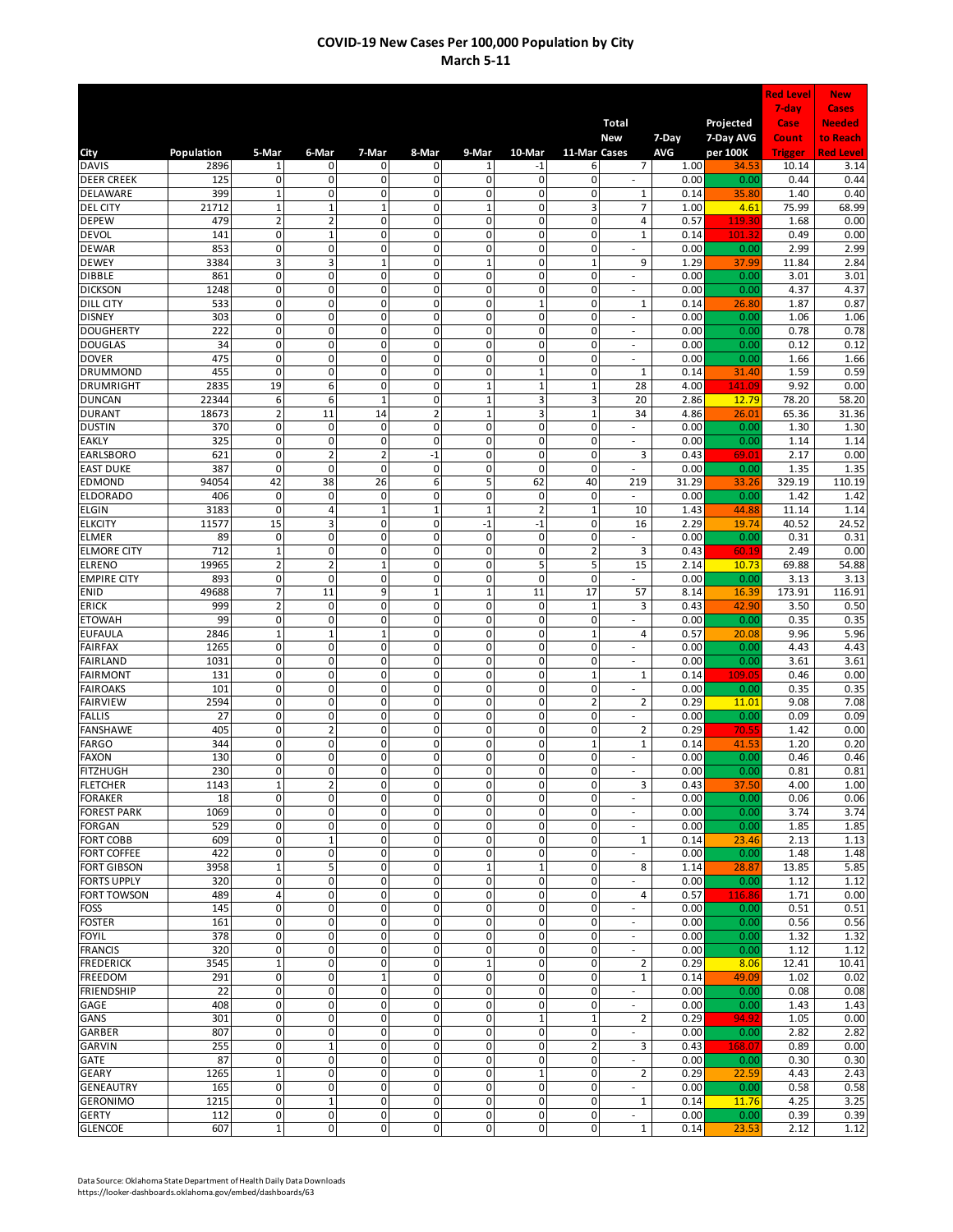|                                      |                      |                                        |                               |                               |                                  |                          |                            |                              |                                                      |              |                        | <b>Red Level</b> | <b>New</b>                |
|--------------------------------------|----------------------|----------------------------------------|-------------------------------|-------------------------------|----------------------------------|--------------------------|----------------------------|------------------------------|------------------------------------------------------|--------------|------------------------|------------------|---------------------------|
|                                      |                      |                                        |                               |                               |                                  |                          |                            |                              |                                                      |              |                        | 7-day            | <b>Cases</b>              |
|                                      |                      |                                        |                               |                               |                                  |                          |                            |                              | <b>Total</b><br>New                                  | 7-Day        | Projected<br>7-Day AVG | Case<br>Count    | <b>Needed</b><br>to Reach |
| City                                 | Population           | 5-Mar                                  | 6-Mar                         | 7-Mar                         | 8-Mar                            | 9-Mar                    | 10-Mar                     | 11-Mar Cases                 |                                                      | AVG          | per 100K               | <b>Trigger</b>   | <b>Red Level</b>          |
| <b>GLENPOOL</b>                      | 13936                | $\overline{2}$                         | 2                             | 0                             | 3                                | 0                        | 0                          | 1                            | 8                                                    | 1.14         | 8.2C                   | 48.78            | 40.78                     |
| <b>GOLDSBY</b><br><b>GOLTRY</b>      | 2454<br>253          | 0<br>$\mathbf 0$                       | $\mathbf 1$<br>$\mathsf{o}$   | 0<br>0                        | 0<br>0                           | 0<br>0                   | 0<br>$\mathbf{1}$          | $\mathbf 0$<br>$-1$          | $\mathbf 1$                                          | 0.14<br>0.00 | 5.82<br>0.00           | 8.59<br>0.89     | 7.59<br>0.89              |
| <b>GOODWELL</b>                      | 1270                 | $\mathsf{o}$                           | $\mathsf{o}$                  | 0                             | 0                                | 0                        | $\mathbf 1$                | $\mathbf 0$                  | 1                                                    | 0.14         | 11.25                  | 4.45             | 3.45                      |
| GORE                                 | 951                  | $\overline{0}$                         | $\overline{0}$                | 0                             | $\overline{0}$                   | $\overline{0}$           | $\overline{0}$             | $\mathbf 0$                  | $\sim$                                               | 0.00         | 0.00                   | 3.33             | 3.33                      |
| <b>GOTEBO</b>                        | 209                  | $\overline{0}$                         | $\overline{0}$                | $\overline{0}$                | 0                                | $\overline{0}$           | $\overline{0}$             | $\mathbf{0}$                 | ÷,                                                   | 0.00         | 0.00                   | 0.73             | 0.73                      |
| GOULD<br><b>GRACEMONT</b>            | 129<br>306           | 0<br>$\mathbf 1$                       | 0<br>$\mathsf{o}$             | 0<br>0                        | 0<br>0                           | $\pmb{0}$<br>$\mathbf 1$ | $\pmb{0}$<br>0             | $\mathbf{0}$<br>$\mathbf{0}$ | ÷.<br>2                                              | 0.00<br>0.29 | 0.00<br>93.3           | 0.45<br>1.07     | 0.45<br>0.00              |
| <b>GRAINOLA</b>                      | 31                   | $\mathbf 0$                            | 0                             | 0                             | 0                                | 0                        | 0                          | $\mathbf 0$                  | $\overline{\phantom{a}}$                             | 0.00         | 0.00                   | 0.11             | 0.11                      |
| GRANDFIELD                           | 933                  | 0                                      | 5                             | 0                             | 0                                | 0                        | 0                          | $\mathbf 0$                  | 5                                                    | 0.71         | 76.56                  | 3.27             | 0.00                      |
| <b>GRAND LAKE TOW</b>                | 70                   | 0                                      | 0                             | 0                             | 0                                | 0                        | 0                          | $\mathbf 0$                  | $\overline{\phantom{a}}$                             | 0.00         | 0.00                   | 0.25             | 0.25                      |
| <b>GRANITE</b><br><b>GRAYSON</b>     | 1957<br>156          | $\overline{0}$<br>$\overline{0}$       | 0<br>$\mathsf{o}$             | $\mathbf{1}$<br>0             | 0<br>$\overline{0}$              | $\mathbf 0$<br>0         | $\mathbf 0$<br>0           | $\mathbf{0}$<br>$\mathbf 0$  | $\mathbf 1$<br>$\sim$                                | 0.14<br>0.00 | 7.30<br>0.00           | 6.85<br>0.55     | 5.85<br>0.55              |
| GREENFIELD                           | 89                   | 0                                      | $\mathbf 0$                   | 0                             | 0                                | $\mathbf 0$              | 0                          | 0                            | $\sim$                                               | 0.00         | 0.00                   | 0.31             | 0.31                      |
| <b>GROVE</b>                         | 7149                 | $\overline{1}$                         | 3                             | 5                             | $\overline{0}$                   | $\mathbf 1$              | 5                          | 4                            | 19                                                   | 2.71         | 37.97                  | 25.02            | 6.02                      |
| <b>GUTHRIE</b>                       | 11661                | 5                                      | 8                             | 3                             | $\mathbf{1}$                     | 0                        | 9                          | 6                            | 32                                                   | 4.57         | 39.20                  | 40.81            | 8.81                      |
| <b>GUYMON</b><br>HAILEYVILLE         | 10996<br>751         | $\overline{2}$<br>0                    | 3<br>0                        | $\overline{2}$<br>0           | 0<br>0                           | 0<br>0                   | 0<br>0                     | 0<br>1                       | 7<br>$\overline{1}$                                  | 1.00<br>0.14 | 9.09<br>19.02          | 38.49<br>2.63    | 31.49<br>1.63             |
| <b>HALLETT</b>                       | 124                  | 0                                      | 0                             | $\mathbf 0$                   | 0                                | 0                        | 0                          | 0                            |                                                      | 0.00         | 0.00                   | 0.43             | 0.43                      |
| <b>HAMMON</b>                        | 557                  | 0                                      | 0                             | 0                             | $-1$                             | $\mathbf 1$              | 0                          | 0                            | ÷,                                                   | 0.00         | 0.00                   | 1.95             | 1.95                      |
| <b>HANNA</b>                         | 133                  | $\mathsf 0$                            | $\overline{0}$                | 0                             | 0                                | $\mathbf 0$              | $\mathbf 0$                | $\mathbf 0$                  | ÷,                                                   | 0.00         | 0.00                   | 0.47             | 0.47                      |
| <b>HARDESTY</b><br><b>HARRAH</b>     | 210<br>6499          | 0<br>11                                | $\mathsf{o}$<br>$\mathbf{1}$  | 0<br>0                        | 0<br>$\mathbf 0$                 | 0<br>$\pmb{0}$           | 0<br>$\overline{2}$        | 0<br>4                       | ä,<br>18                                             | 0.00<br>2.57 | 0.00<br>39.57          | 0.74<br>22.75    | 0.74<br>4.75              |
| <b>HARTSHORNE</b>                    | 1963                 | $\mathbf 1$                            | 3                             | 0                             | Ō                                | $\overline{0}$           | $\overline{0}$             | 0                            | 4                                                    | 0.57         | 29.11                  | 6.87             | 2.87                      |
| <b>HASKELL</b>                       | 1930                 | $\overline{0}$                         | $\overline{\mathbf{2}}$       | $\overline{1}$                | $-1$                             | $\overline{0}$           | $\overline{0}$             | 0                            | 2                                                    | 0.29         | 14.80                  | 6.76             | 4.76                      |
| <b>HASTINGS</b>                      | 132                  | 0                                      | 0                             | 0                             | 0                                | $\pmb{0}$                | $\pmb{0}$                  | $\mathbf 0$                  | ä,                                                   | 0.00         | 0.00                   | 0.46             | 0.46                      |
| <b>HAWORTH</b>                       | 296                  | $\overline{2}$                         | $\overline{\mathbf{0}}$       | 0                             | 0                                | $\mathbf 0$              | $\mathbf 1$                | $\mathbf{0}$                 | 3                                                    | 0.43         | 144.79<br>0.00         | 1.04             | 0.00                      |
| <b>HEADRICK</b><br><b>HEALDTON</b>   | 88<br>2683           | 0<br>$\mathbf 1$                       | 0<br>$\mathbf 0$              | 0<br>0                        | 0<br>0                           | 0<br>0                   | 0<br>$\overline{2}$        | $\mathbf 0$<br>$\mathbf 0$   | $\overline{\phantom{a}}$<br>3                        | 0.00<br>0.43 | 15.97                  | 0.31<br>9.39     | 0.31<br>6.39              |
| <b>HEAVENER</b>                      | 3301                 | $\pmb{0}$                              | $\overline{\mathbf{c}}$       | 0                             | 0                                | $\pmb{0}$                | 0                          | 5                            | $\overline{7}$                                       | 1.00         | 30.29                  | 11.55            | 4.55                      |
| <b>HELENA</b>                        | 1415                 | 0                                      | $\mathbf 0$                   | $\mathbf 0$                   | 0                                | 0                        | $\mathbf 0$                | $\mathbf 0$                  | $\overline{\phantom{a}}$                             | 0.00         | 0.00                   | 4.95             | 4.95                      |
| <b>HENDRIX</b>                       | 85                   | 0                                      | $\mathsf{o}$<br>$\mathbf 0$   | $\mathbf 0$<br>$\mathbf 0$    | 0<br>0                           | 0<br>$\mathbf 0$         | 0                          | $\mathbf 0$                  | $\sim$                                               | 0.00         | 0.00                   | 0.30             | 0.30                      |
| <b>HENNESSEY</b><br><b>HENRYETTA</b> | 2223<br>5566         | $\mathbf{1}$<br>$\overline{0}$         | $\overline{\mathbf{2}}$       | $\overline{0}$                | $\overline{0}$                   | $\overline{0}$           | 0<br>$\overline{2}$        | 0<br>0                       | $\mathbf 1$<br>4                                     | 0.14<br>0.57 | 6.43<br>10.27          | 7.78<br>19.48    | 6.78<br>15.48             |
| <b>HICKORY</b>                       | 73                   | $\mathbf 0$                            | 0                             | 0                             | 0                                | 0                        | 0                          | 0                            | ä,                                                   | 0.00         | 0.00                   | 0.26             | 0.26                      |
| HILLSDALE                            | 122                  | 0                                      | 0                             | 0                             | 0                                | 0                        | 0                          | 0                            |                                                      | 0.00         | 0.00                   | 0.43             | 0.43                      |
| <b>HINTON</b><br><b>HITCHCOCK</b>    | 3219<br>114          | 0<br>0                                 | $\mathbf 1$<br>0              | $\overline{2}$<br>$\mathbf 0$ | 0<br>0                           | 0<br>0                   | $\mathbf{1}$<br>0          | $\overline{a}$<br>0          | 6<br>÷,                                              | 0.86<br>0.00 | 26.63<br>0.00          | 11.27<br>0.40    | 5.27<br>0.40              |
| <b>HITCHITA</b>                      | 83                   | 0                                      | 0                             | 0                             | 0                                | 0                        | 0                          | 0                            | ä,                                                   | 0.00         | 0.00                   | 0.29             | 0.29                      |
| <b>HOBART</b>                        | 3427                 | $\mathbf 1$                            | $\overline{3}$                | $\mathbf{1}$                  | 0                                | 0                        | $\mathbf 1$                | 0                            | 6                                                    | 0.86         | 25.01                  | 11.99            | 5.99                      |
| <b>HOFFMAN</b>                       | 126                  | $\mathbf 0$                            | $\mathsf{o}$                  | 0                             | 0                                | 0                        | 0                          | 0                            | ÷.                                                   | 0.00         | 0.00                   | 0.44             | 0.44                      |
| HOLDENVILLE<br><b>HOLLIS</b>         | 5501<br>1873         | 0<br>$\overline{0}$                    | 3<br>$\overline{0}$           | $\mathbf{1}$<br>0             | 0<br>Ō                           | 3<br>$\overline{0}$      | $\mathbf 1$<br>0           | 0<br>0                       | 8<br>ä,                                              | 1.14<br>0.00 | 20.78<br>0.00          | 19.25<br>6.56    | 11.25<br>6.56             |
| <b>HOLLISTER</b>                     | 46                   | $\overline{0}$                         | $\overline{0}$                | 0                             | 0                                | $\overline{0}$           | 0                          | 0                            | ÷.                                                   | 0.00         | 0.00                   | 0.16             | 0.16                      |
| <b>HOMINY</b>                        | 3388                 | $\overline{2}$                         | $\mathbf 1$                   | $\mathbf 0$                   | $\overline{0}$                   | $\mathbf{0}$             | $\mathbf{0}$               | $\mathbf{1}$                 | 4                                                    | 0.57         | 16.87                  | 11.86            | 7.86                      |
| <b>HOOKER</b>                        | 1844                 | 0                                      | $\overline{0}$                | 0                             | $\overline{0}$                   | $\mathbf 0$              | $\mathbf{1}$               | $\mathbf 0$                  | $\mathbf{1}$                                         | 0.14         | 7.75                   | 6.45             | 5.45                      |
| <b>HOOT OWL</b><br><b>HORN TOWN</b>  | $\overline{4}$<br>92 | $\mathbf 0$<br>$\mathbf 0$             | $\mathbf 0$<br>$\mathbf 0$    | 0<br>$\mathbf 0$              | $\mathbf 0$<br>0                 | 0<br>0                   | $\mathbf 0$<br>$\mathbf 0$ | $\mathbf 0$<br>$\mathbf 0$   | ä,<br>$\overline{\phantom{a}}$                       | 0.00<br>0.00 | 0.00<br>0.00           | 0.01<br>0.32     | 0.01<br>0.32              |
| <b>HOWE</b>                          | 789                  | $\overline{2}$                         | $\mathbf 0$                   | $\mathbf 0$                   | $\mathbf 0$                      | $\pmb{0}$                | $\pmb{0}$                  | $\mathbf 0$                  | $\overline{2}$                                       | 0.29         | 36.21                  | 2.76             | 0.76                      |
| <b>HUGO</b>                          | 5092                 | 3                                      | $\overline{6}$                | $\mathbf{0}$                  | O                                | $\mathbf 0$              | $\mathbf 1$                | $\overline{\mathbf{3}}$      | 13                                                   | 1.86         | 36.47                  | 17.82            | 4.82                      |
| <b>HULBERT</b>                       | 582                  | $\mathbf 0$                            | 5                             | $\mathbf{0}$                  | $\overline{0}$                   | $\mathbf 0$              | $\mathbf 1$                | $\mathbf 1$                  | 7                                                    | 1.00         | 171.82                 | 2.04             | 0.00                      |
| <b>HUNTER</b><br><b>HYDRO</b>        | 167<br>937           | 0<br>$\overline{0}$                    | 0<br>0                        | 0<br>$\overline{0}$           | $\overline{0}$<br>$\overline{0}$ | 0<br>$\overline{0}$      | $\mathbf 0$<br>$\mathbf 0$ | $\mathbf 0$<br>$\mathbf 0$   | $\sim$<br>٠                                          | 0.00<br>0.00 | 0.00<br>0.00           | 0.58<br>3.28     | 0.58<br>3.28              |
| <b>IDABEL</b>                        | 6843                 | 5                                      | 3                             | 0                             | 0                                | $\mathbf 0$              | $\mathbf{0}$               | $\mathbf{0}$                 | 8                                                    | 1.14         | 16.70                  | 23.95            | 15.95                     |
| <b>INDIAHOMA</b>                     | 330                  | 0                                      | $\mathbf 0$                   | 0                             | 0                                | $\pmb{0}$                | 0                          | 0                            |                                                      | 0.00         | 0.00                   | 1.16             | 1.16                      |
| <b>INDIANOLA</b>                     | 151                  | 0                                      | $\mathbf 1$                   | 0                             | 0                                | 0                        | 0                          | $\mathbf 0$                  | $\mathbf 1$                                          | 0.14         | 94.61                  | 0.53             | 0.00                      |
| <b>INOLA</b>                         | 1803                 | 0                                      | 5                             | 0                             | 0                                | 0                        | $\mathbf 0$                | 0                            | 5                                                    | 0.71         | 39.62                  | 6.31             | 1.31                      |
| <b>IXL</b><br>JAY                    | 50<br>2542           | $\mathbf 0$<br>$\overline{\mathbf{1}}$ | $\mathbf 0$<br>14             | 0<br>3                        | 0<br>$\mathbf 0$                 | 0<br>$\mathbf 0$         | $\mathbf 0$<br>$\mathbf 0$ | $\mathbf 0$<br>9             | 27                                                   | 0.00<br>3.86 | 0.00<br>151.74         | 0.18<br>8.90     | 0.18<br>0.00              |
| <b>JEFFERSON</b>                     | 8                    | $\mathbf 0$                            | $\pmb{0}$                     | $\mathbf 0$                   | O                                | $\pmb{0}$                | $\mathbf 0$                | $\mathbf 0$                  | ÷.                                                   | 0.00         | 0.00                   | 0.03             | 0.03                      |
| <b>JENKS</b>                         | 23767                | 8                                      | $\overline{6}$                | $\overline{c}$                | 0                                | $\mathbf 1$              | $\mathbf 2$                | $\overline{2}$               | 21                                                   | 3.00         | 12.62                  | 83.18            | 62.18                     |
| <b>JENNINGS</b>                      | 354                  | 6                                      | $\mathbf 1$                   | 0                             | $\overline{0}$                   | $\pmb{0}$                | $\pmb{0}$                  | $\mathbf 0$                  | 7                                                    | 1.00         | 282.49                 | 1.24             | 0.00                      |
| <b>JET</b><br><b>JOHNSON</b>         | 217<br>256           | 0<br>$\pmb{0}$                         | $\mathbf 0$<br>$\overline{0}$ | $\mathbf 0$<br>0              | $\mathbf 0$<br>$\overline{0}$    | $\pmb{0}$<br>$\pmb{0}$   | $\pmb{0}$<br>$\mathbf 0$   | $\mathbf 0$<br>$\mathbf 0$   | $\overline{\phantom{a}}$<br>$\overline{\phantom{a}}$ | 0.00<br>0.00 | 0.00<br>0.00           | 0.76<br>0.90     | 0.76<br>0.90              |
| <b>JONES</b>                         | 3169                 | $\mathbf{3}$                           | $\overline{\mathbf{0}}$       | $\mathbf{1}$                  | $\mathbf 1$                      | $\overline{\mathbf{0}}$  | 3                          | $\mathbf 2$                  | 10                                                   | 1.43         | 45.08                  | 11.09            | 1.09                      |
| <b>KANSAS</b>                        | 800                  | $\pmb{0}$                              | 7                             | 0                             | 0                                | 0                        | $\overline{2}$             | 1                            | 10                                                   | 1.43         | 178.57                 | 2.80             | 0.00                      |
| KATIE                                | 354                  | $\pmb{0}$                              | $\mathbf 0$                   | $\mathbf 0$                   | $\mathbf 0$                      | 0                        | $\mathbf 0$                | $\mathbf 0$                  | $\sim$                                               | 0.00         | 0.00                   | 1.24             | 1.24                      |
| <b>KAW CITY</b><br>KELLYVILLE        | 367<br>1146          | $\pmb{0}$<br>$\mathbf 0$               | $\mathbf 0$<br>$\mathbf 1$    | $\mathbf 0$<br>$\mathbf 0$    | $\mathbf 0$<br>$\mathbf 0$       | 0<br>$\mathbf 0$         | $\mathbf 0$<br>$\mathbf 1$ | $\mathbf 0$<br>$\mathbf 0$   | $\blacksquare$<br>2                                  | 0.00<br>0.29 | 0.00<br>24.93          | 1.28<br>4.01     | 1.28<br>2.01              |
| <b>KEMP</b>                          | 144                  | $\mathsf{O}\xspace$                    | $\pmb{0}$                     | $\mathbf 0$                   | $\mathbf 0$                      | $\pmb{0}$                | $\pmb{0}$                  | $\mathbf 0$                  | $\sim$                                               | 0.00         | 0.00                   | 0.50             | 0.50                      |
| <b>KENDRICK</b>                      | 142                  | $\mathsf{o}$                           | $\overline{\mathbf{0}}$       | O                             | O                                | $\overline{\mathbf{0}}$  | $\overline{\mathbf{0}}$    | $\pmb{0}$                    | $\overline{\phantom{a}}$                             | 0.00         | 0.00                   | 0.50             | 0.50                      |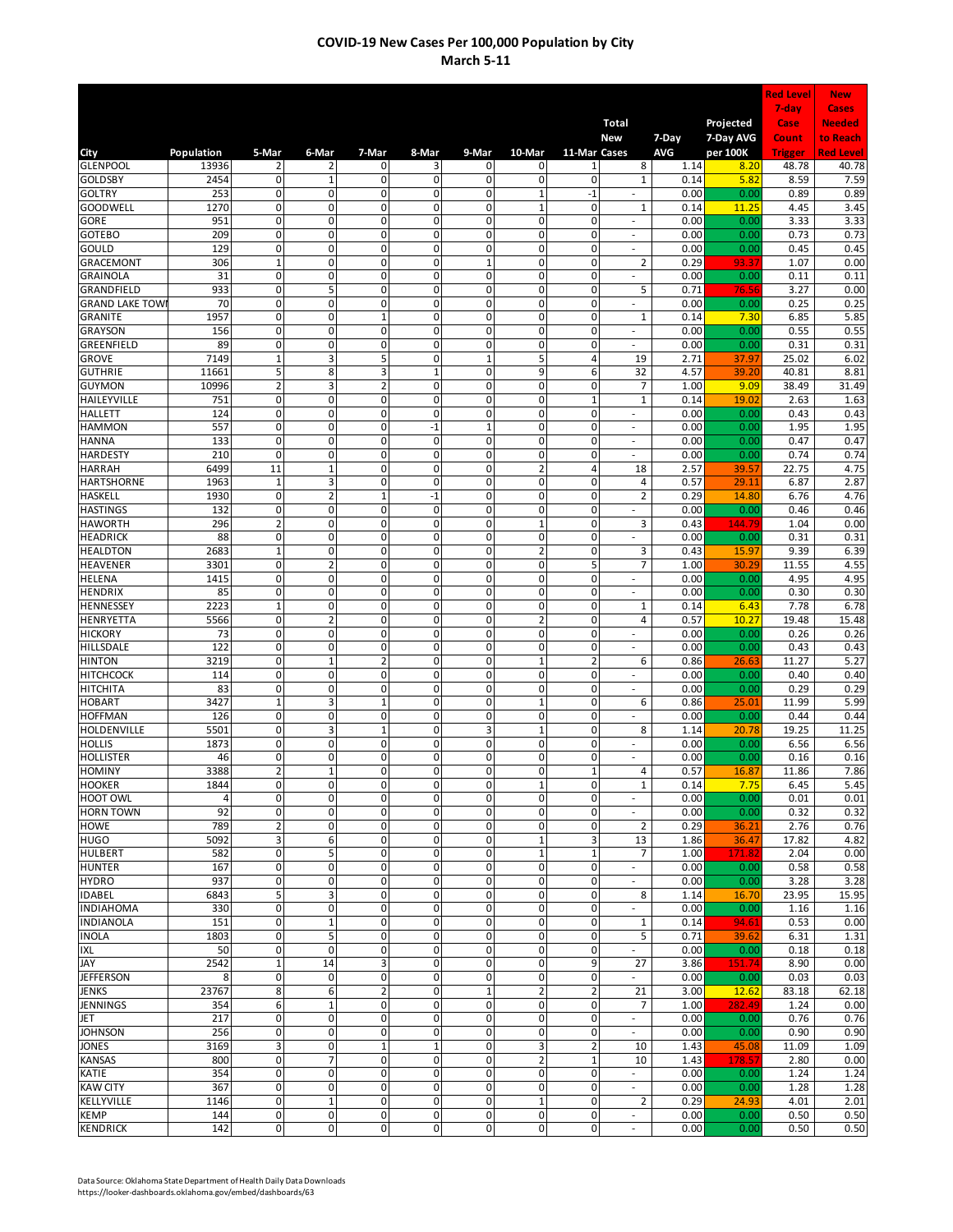|                                        |                |                            |                                           |                             |                             |                         |                               |                   |                                |              |                        | <b>Red Level</b> | <b>New</b>                |
|----------------------------------------|----------------|----------------------------|-------------------------------------------|-----------------------------|-----------------------------|-------------------------|-------------------------------|-------------------|--------------------------------|--------------|------------------------|------------------|---------------------------|
|                                        |                |                            |                                           |                             |                             |                         |                               |                   |                                |              |                        | $7$ -day         | <b>Cases</b>              |
|                                        |                |                            |                                           |                             |                             |                         |                               |                   | <b>Total</b><br>New            | 7-Day        | Projected<br>7-Day AVG | Case<br>Count    | <b>Needed</b><br>to Reach |
| City                                   | Population     | 5-Mar                      | 6-Mar                                     | 7-Mar                       | 8-Mar                       | 9-Mar                   | 10-Mar                        | 11-Mar Cases      |                                | AVG          | per 100K               | <b>Trigger</b>   | <b>Red Level</b>          |
| <b>KENEFIC</b>                         | 217            | 0                          | $\mathbf 0$                               | 0                           | 0                           | 0                       | 0                             | 0                 |                                | 0.00         | 0.00                   | 0.76             | 0.76                      |
| <b>KEOTA</b>                           | 549            | 0                          | $\mathbf 0$                               | $\mathbf 0$                 | 0                           | 0                       | $\pmb{0}$                     | 0                 | $\overline{\phantom{a}}$       | 0.00         | 0.00                   | 1.92             | 1.92                      |
| <b>KETCHUM</b><br><b>KEYES</b>         | 421<br>277     | 0<br>0                     | $\overline{0}$<br>$\overline{\mathbf{0}}$ | 0<br>$\overline{0}$         | 0<br>0                      | 0<br>0                  | 0<br>0                        | 0<br>0            | ÷,<br>÷                        | 0.00<br>0.00 | 0.00<br>0.00           | 1.47<br>0.97     | 1.47<br>0.97              |
| KIEFER                                 | 2020           | $\mathbf{1}$               | $\mathsf{o}$                              | $\overline{0}$              | 0                           | 0                       | $\overline{0}$                | 0                 | 1                              | 0.14         | 7.07                   | 7.07             | 6.07                      |
| KILDARE                                | 94             | $\overline{0}$             | $\overline{0}$                            | $\overline{0}$              | $\overline{0}$              | Ō                       | $\overline{0}$                | 0                 | ÷                              | 0.00         | 0.00                   | 0.33             | 0.33                      |
| KINGFISHER                             | 4908           | $\mathbf{1}$               | $\mathbf 0$                               | $\mathbf 0$                 | 0                           | 0                       | 2                             | $\mathbf 1$       | 4                              | 0.57         | 11.64                  | 17.18            | 13.18                     |
| <b>KINGSTON</b>                        | 1675           | 3                          | $\overline{2}$                            | $\overline{2}$              | 0                           | 0<br>0                  | 2                             | 3                 | 12                             | 1.71         | 102.35<br>135.6        | 5.86             | 0.00                      |
| <b>KINTA</b><br><b>KIOWA</b>           | 316<br>676     | $\overline{2}$<br>0        | 0<br>$\mathbf 0$                          | $\mathbf 0$<br>$\mathbf 0$  | 0<br>0                      | 0                       | $\mathbf 1$<br>0              | 0<br>$\mathbf 0$  | 3<br>$\overline{\phantom{a}}$  | 0.43<br>0.00 | 0.00                   | 1.11<br>2.37     | 0.00<br>2.37              |
| <b>KNOWLES</b>                         | 10             | 0                          | $\mathbf 0$                               | $\mathbf 0$                 | 0                           | 0                       | $\mathbf 0$                   | 0                 | ÷,                             | 0.00         | 0.00                   | 0.04             | 0.04                      |
| <b>KONAWA</b>                          | 1197           | $\mathbf{1}$               | $\overline{\mathbf{0}}$                   | $\mathbf 0$                 | 0                           | 0                       | $\mathbf 0$                   | 0                 | $\mathbf 1$                    | 0.14         | 11.93                  | 4.19             | 3.19                      |
| <b>KREBS</b>                           | 1945           | 0                          | $\overline{\mathbf{0}}$                   | 0                           | $\mathbf 0$                 | 0                       | $\mathbf 1$                   | $\mathbf 1$       | $\overline{2}$                 | 0.29         | 14.69                  | 6.81             | 4.81                      |
| <b>KREMLIN</b><br>LAHOMA               | 255<br>617     | 0<br>0                     | $\mathbf 0$<br>$\overline{0}$             | $\mathbf 0$<br>$\mathbf 0$  | 0<br>$\overline{0}$         | 0<br>0                  | $\mathbf 0$<br>$\overline{0}$ | $\mathbf{1}$<br>0 | $\mathbf 1$<br>÷,              | 0.14<br>0.00 | 56.02<br>0.00          | 0.89<br>2.16     | 0.00<br>2.16              |
| <b>LAKE ALUMA</b>                      | 91             | $\mathbf 0$                | 0                                         | $\mathbf 0$                 | 0                           | 0                       | $\mathbf 0$                   | 0                 | ÷,                             | 0.00         | 0.00                   | 0.32             | 0.32                      |
| LAMAR                                  | 150            | 0                          | 0                                         | 0                           | 0                           | 0                       | 0                             | 0                 | ÷,                             | 0.00         | 0.00                   | 0.53             | 0.53                      |
| LAMBERT                                | 6              | $\mathbf 0$                | 0                                         | 0                           | 0                           | 0                       | 0                             | 0                 | ×,                             | 0.00         | 0.00                   | 0.02             | 0.02                      |
| <b>LAMONT</b>                          | 392            | $\mathbf 0$                | $\mathbf 0$                               | $\mathbf 0$                 | 0                           | 0                       | 0                             | 0                 | ÷                              | 0.00         | 0.00                   | 1.37             | 1.37                      |
| LANGLEY<br><b>LANGSTON</b>             | 822<br>1860    | 0<br>0                     | $\mathbf 0$<br>$\overline{\mathbf{0}}$    | $\mathbf 0$<br>$\mathbf 0$  | 0<br>0                      | 0<br>$\mathbf 0$        | $\mathbf 0$<br>$-1$           | 0<br>$\mathbf 1$  | ÷,<br>÷,                       | 0.00<br>0.00 | 0.00<br>0.00           | 2.88<br>6.51     | 2.88<br>6.51              |
| LAVERNE                                | 1328           | 0                          | $\mathbf 0$                               | $\mathbf{1}$                | 0                           | 0                       | $\overline{0}$                | $\overline{2}$    | 3                              | 0.43         | 32.27                  | 4.65             | 1.65                      |
| <b>LAWRENCE CREEK</b>                  | 145            | 0                          | 0                                         | $\mathbf 0$                 | 0                           | 0                       | $\mathbf 0$                   | 0                 | $\sim$                         | 0.00         | 0.00                   | 0.51             | 0.51                      |
| <b>LAWTON</b>                          | 93025          | 19                         | 26                                        | 21                          | 4                           | 9                       | 19                            | 24                | 122                            | 17.43        | 18.74                  | 325.59           | 203.59                    |
| LE FLORE                               | 175            | $\mathbf{1}$               | $\overline{0}$                            | $\overline{0}$              | $\overline{0}$              | 0                       | $\mathbf{1}$                  | 0                 | $\overline{2}$                 | 0.29         | 163.2                  | 0.61             | 0.00                      |
| LEEDEY<br>LEHIGH                       | 443<br>332     | 0<br>0                     | 0<br>$\mathbf{0}$                         | $\mathbf 0$<br>$\mathbf 0$  | 0<br>0                      | 0<br>0                  | $\pmb{0}$<br>$\mathbf 0$      | 0<br>$\mathbf 0$  | J.<br>$\overline{\phantom{a}}$ | 0.00<br>0.00 | 0.00<br>0.00           | 1.55<br>1.16     | 1.55<br>1.16              |
| LENAPAH                                | 280            | $\mathbf{1}$               | $\mathbf 0$                               | $\mathbf 0$                 | 0                           | 0                       | $\mathbf 0$                   | 0                 | $\mathbf 1$                    | 0.14         | 51.02                  | 0.98             | 0.00                      |
| LEON                                   | 100            | 0                          | $\mathbf 0$                               | $\mathbf 0$                 | 0                           | 0                       | $\mathbf 0$                   | 0                 | $\overline{\phantom{a}}$       | 0.00         | 0.00                   | 0.35             | 0.35                      |
| LEXINGTON                              | 2185           | 8                          | $\overline{2}$                            | $\mathbf 0$                 | $\overline{2}$              | 0                       | $\mathbf 0$                   | $\mathbf 1$       | 13                             | 1.86         | 85.00                  | 7.65             | 0.00                      |
| <b>LIBERTY</b>                         | 206            | 0                          | $\mathsf{o}$                              | 0                           | 0                           | 0                       | $\overline{0}$                | 0                 | $\overline{\phantom{a}}$       | 0.00         | 0.00                   | 0.72             | 0.72                      |
| <b>LIMA</b><br>LINDSAY                 | 52<br>2777     | 0<br>0                     | $\overline{0}$<br>$\mathbf 0$             | 0<br>$\mathbf 0$            | $\mathbf 0$<br>0            | 0<br>0                  | 0<br>$\mathbf 1$              | 0<br>0            | ٠<br>$\mathbf 1$               | 0.00<br>0.14 | 0.00<br>5.14           | 0.18<br>9.72     | 0.18<br>8.72              |
| LOCO                                   | 118            | 0                          | $\overline{0}$                            | 0                           | $\overline{0}$              | 0                       | $\mathbf{1}$                  | 0                 | $\mathbf 1$                    | 0.14         | 121.07                 | 0.41             | 0.00                      |
| <b>LOCUST GROVE</b>                    | 1395           | $\mathbf{1}$               | 4                                         | $\mathbf 0$                 | 0                           | 0                       | $\mathbf{1}$                  | $\mathbf 2$       | 8                              | 1.14         | 81.93                  | 4.88             | 0.00                      |
| <b>LONE GROVE</b>                      | 5121           | $\mathbf{1}$               | 0                                         | $-1$                        | $-1$                        | 0                       | $\mathbf 0$                   | $\overline{2}$    | $\overline{1}$                 | 0.14         | 2.79                   | 17.92            | 16.92                     |
| LONE WOLF<br>LONGDALE                  | 399<br>265     | $\mathbf 0$<br>0           | 0<br>$\mathbf{0}$                         | $\mathbf 0$<br>0            | 0<br>0                      | 0<br>0                  | 0<br>$\mathbf 0$              | 0<br>0            |                                | 0.00<br>0.00 | 0.00<br>0.00           | 1.40<br>0.93     | 1.40<br>0.93              |
| LOOKEBA                                | 162            | 0                          | $\mathbf 0$                               | 0                           | 0                           | 0                       | 0                             | 0                 | ÷,                             | 0.00         | 0.00                   | 0.57             | 0.57                      |
| LOT SEE                                | $\overline{2}$ | $\mathbf 0$                | $\mathbf 0$                               | $\mathbf 0$                 | 0                           | $\mathbf 0$             | $\mathbf 0$                   | $\mathbf 0$       | $\overline{\phantom{a}}$       | 0.00         | 0.00                   | 0.01             | 0.01                      |
| <b>LOVELAND</b>                        | 12             | 0                          | $\overline{\mathbf{0}}$                   | 0                           | 0                           | 0                       | 0                             | 0                 | ÷,                             | 0.00         | 0.00                   | 0.04             | 0.04                      |
| LOYAL                                  | 83             | 0                          | 0                                         | $\mathbf 0$                 | 0                           | 0                       | $\mathbf 0$                   | 0                 | ÷,                             | 0.00         | 0.00                   | 0.29             | 0.29                      |
| <b>LUTHER</b><br><b>MADILL</b>         | 1759<br>4031   | 4<br>$\overline{7}$        | 0<br>21                                   | $\overline{1}$<br>3         | 0<br>5                      | 0<br>0                  | $\overline{0}$<br>4           | 1<br>14           | 6<br>54                        | 0.86<br>7.71 | 48.73<br>191.3         | 6.16<br>14.11    | 0.16<br>0.00              |
| <b>MANGUM</b>                          | 2698           | 0                          | $\Omega$                                  | $\mathbf 0$                 | $\mathbf 0$                 | $\overline{0}$          | $\mathbf{0}$                  | $\mathbf 0$       |                                | 0.00         | 0.00                   | 9.44             | 9.44                      |
| <b>MANITOU</b>                         | 164            | 17                         | $\overline{a}$                            | 3                           | $\overline{0}$              | 1                       | 3                             | 5                 | 33                             | 4.71         | 2874.56                | 0.57             | 0.00                      |
| <b>MACOMB</b>                          | 33             | $\mathbf 0$                | $\mathbf 0$                               | $\mathbf 0$                 | $\mathbf 0$                 | 0                       | $\mathbf 0$                   | $\mathbf 0$       | $\overline{\phantom{a}}$       | 0.00         | 0.00                   | 0.12             | 0.12                      |
| <b>MANNFORD</b>                        | 3194           | $\mathbf 1$                | $\mathbf 0$                               | 0                           | $\mathbf 0$                 | $\mathbf 1$             | $\mathbf 1$                   | 0                 | 3                              | 0.43         | 13.42                  | 11.18            | 8.18                      |
| <b>MANCHESTER</b><br><b>MANNSVILLE</b> | 99<br>862      | $\mathbf 0$<br>$\mathbf 0$ | $\mathbf{0}$<br>$\mathbf{1}$              | $\mathbf 0$<br>$\mathbf 0$  | $\mathbf 0$<br>$\mathbf{0}$ | 0<br>$\mathbf 0$        | $\pmb{0}$<br>$\overline{1}$   | $\mathbf 0$<br>0  | $\sim$<br>$\overline{2}$       | 0.00<br>0.29 | 0.00<br>33.15          | 0.35<br>3.02     | 0.35<br>1.02              |
| <b>MARBLE CITY</b>                     | 249            | $\mathbf 0$                | $\overline{0}$                            | $\mathbf 0$                 | $\mathbf{0}$                | $\mathbf 0$             | $\pmb{0}$                     | 0                 | $\sim$                         | 0.00         | 0.00                   | 0.87             | 0.87                      |
| <b>MARIETTA</b>                        | 2768           | 8                          | $\overline{\mathbf{2}}$                   | $\mathbf{1}$                | $\mathbf 0$                 | 0                       | $\mathbf{1}$                  | 0                 | 12                             | 1.71         | 61.93                  | 9.69             | 0.00                      |
| <b>MARLAND</b>                         | 223            | 0                          | $\mathbf 0$                               | $\mathbf 0$                 | 0                           | 0                       | 0                             | 0                 | $\overline{\phantom{a}}$       | 0.00         | 0.00                   | 0.78             | 0.78                      |
| <b>MARAMEC</b>                         | 90             | $\mathbf 0$                | $\mathbf 0$                               | $\mathbf 0$                 | $\mathbf 0$                 | 0                       | $\mathbf 0$                   | $\mathbf 0$       | $\sim$                         | 0.00         | 0.00                   | 0.32             | 0.32                      |
| <b>MARLOW</b><br><b>MARSHALL</b>       | 4420<br>307    | 0<br>0                     | $\mathbf 0$<br>$\mathbf{0}$               | $\mathbf 0$<br>$\mathbf{1}$ | 0<br>$\mathbf 1$            | 0<br>0                  | $\mathbf 0$<br>$\mathbf 0$    | 0<br>0            | $\overline{2}$                 | 0.00<br>0.29 | 0.00<br>93.07          | 15.47<br>1.07    | 15.47<br>0.00             |
| <b>MARTHA</b>                          | 149            | 0                          | $\mathbf 0$                               | $\mathbf 0$                 | 0                           | 0                       | $\mathbf 0$                   | 0                 | ä,                             | 0.00         | 0.00                   | 0.52             | 0.52                      |
| <b>MAUD</b>                            | 1061           | 0                          | $\mathbf 1$                               | $\mathbf 0$                 | 0                           | $\overline{\mathbf{c}}$ | $\mathbf 1$                   | $\mathbf 1$       | 5                              | 0.71         | 67.32                  | 3.71             | 0.00                      |
| MAYSVILLE                              | 1203           | $\mathsf{o}$               | $\overline{\mathbf{0}}$                   | $\overline{0}$              | $\mathbf 0$                 | 0                       | $\overline{\mathbf{0}}$       | 0                 | ÷                              | 0.00         | 0.00                   | 4.21             | 4.21                      |
| <b>MCALESTER</b>                       | 17814          | $\pmb{0}$                  | $\overline{0}$                            | $\pmb{0}$                   | 0                           | 0                       | $\mathbf 0$                   | 0                 | ÷                              | 0.00         | 0.00                   | 62.35            | 62.35                     |
| <b>MCCURTAIN</b><br>MAY                | 502<br>41      | $\mathbf 1$<br>0           | $\overline{2}$<br>$\mathsf{o}$            | $\mathbf 0$<br>$\pmb{0}$    | 0<br>0                      | $\mathbf 1$<br>0        | $\pmb{0}$<br>0                | 0<br>0            | 4<br>÷                         | 0.57<br>0.00 | 113.83<br>0.00         | 1.76<br>0.14     | 0.00<br>0.14              |
| <b>MCLOUD</b>                          | 4743           | 0                          | $\mathbf 0$                               | $\mathbf 0$                 | $\mathbf 0$                 | 0                       | $\pmb{0}$                     | 0                 | $\mathcal{L}_{\mathcal{A}}$    | 0.00         | 0.00                   | 16.60            | 16.60                     |
| <b>MEAD</b>                            | 134            | $\mathbf 0$                | $\overline{0}$                            | 4                           | $\mathbf 0$                 | $\mathbf 0$             | $\mathbf 0$                   | $\mathbf 0$       | 4                              | 0.57         | 426.44                 | 0.47             | 0.00                      |
| <b>MEDFORD</b>                         | 939            | 0                          | $\overline{0}$                            | $\overline{2}$              | $\mathbf 0$                 | 0                       | $\mathbf 1$                   | $\mathbf 0$       | 3                              | 0.43         | 45.64                  | 3.29             | 0.29                      |
| <b>MEDICINE PARK</b>                   | 452            | $\mathbf 0$                | $\overline{0}$                            | $\mathbf 0$                 | 0                           | 0                       | 0                             | 0                 | ٠                              | 0.00         | 0.00                   | 1.58             | 1.58                      |
| <b>MEEKER</b><br><b>MENO</b>           | 1141<br>237    | 3<br>$\mathbf 0$           | $-1$<br>$\mathbf 0$                       | $-1$<br>$\mathbf 0$         | 0<br>$\mathbf 0$            | $\mathbf 1$<br>0        | $\mathbf 0$<br>$\pmb{0}$      | $\mathbf{1}$<br>0 | 3<br>$\sim$                    | 0.43<br>0.00 | 37.56<br>0.00          | 3.99<br>0.83     | 0.99<br>0.83              |
| <b>MERIDIAN</b>                        | 43             | $\mathbf 0$                | $\overline{0}$                            | 0                           | $\overline{0}$              | 0                       | 0                             | $\mathbf 0$       | $\overline{\phantom{a}}$       | 0.00         | 0.00                   | 0.15             | 0.15                      |
| MIAMI                                  | 13088          | $\overline{2}$             | 6                                         | $\pmb{0}$                   | $\mathbf 1$                 | 0                       | 14                            | 3                 | 26                             | 3.71         | 28.38                  | 45.81            | 19.81                     |
| <b>MIDWEST CITY</b>                    | 57407          | $\mathbf 1$                | $\mathbf 1$                               | $\mathbf 1$                 | $\overline{\mathbf{c}}$     | 2                       | $\overline{2}$                | $\mathbf 2$       | 11                             | 1.57         | 2.74                   | 200.92           | 189.92                    |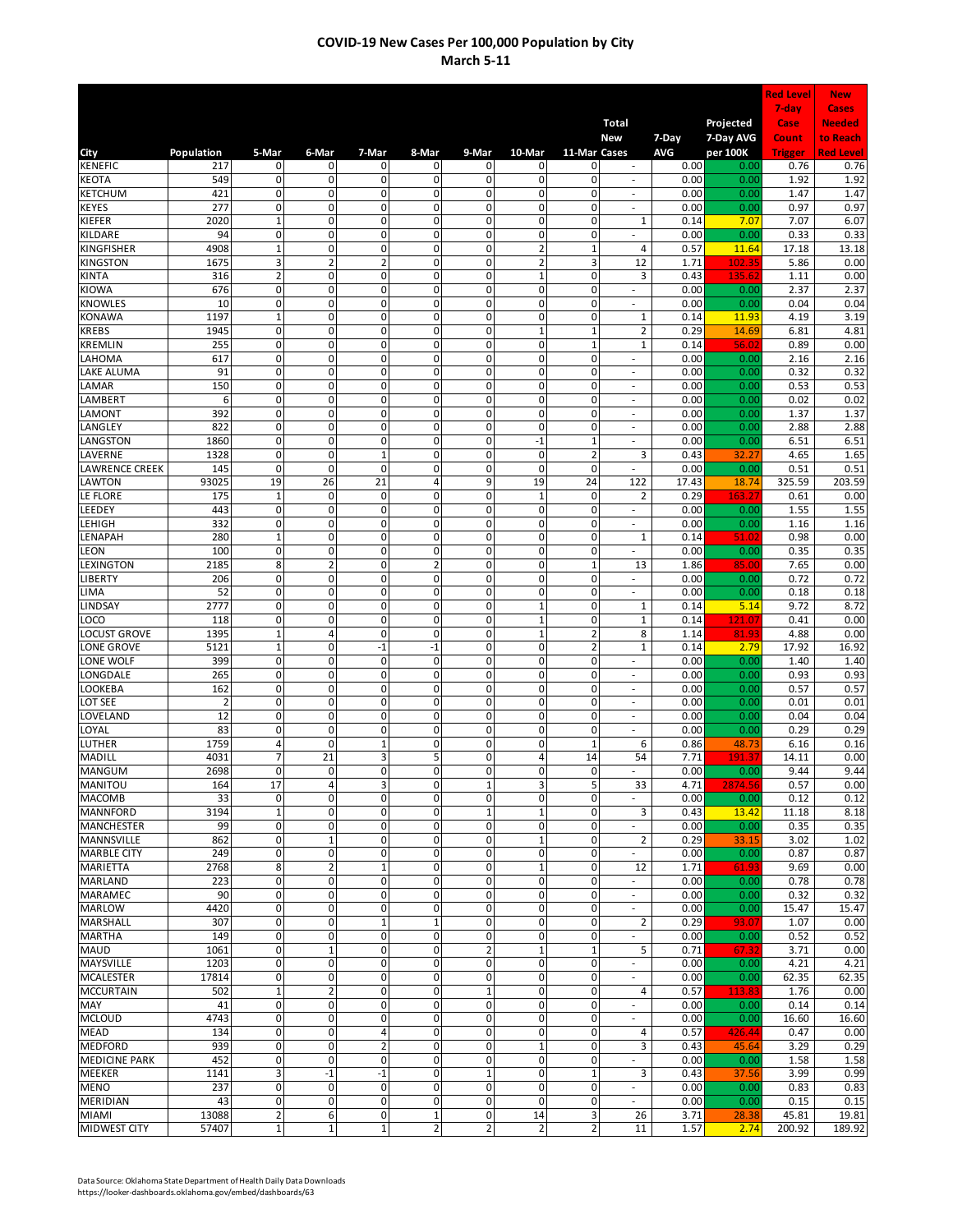|                                        |                 |                                        |                                           |                              |                            |                               |                                |                              |                                    |                |                       | <b>Red Level</b>  | <b>New</b>                   |
|----------------------------------------|-----------------|----------------------------------------|-------------------------------------------|------------------------------|----------------------------|-------------------------------|--------------------------------|------------------------------|------------------------------------|----------------|-----------------------|-------------------|------------------------------|
|                                        |                 |                                        |                                           |                              |                            |                               |                                |                              |                                    |                |                       | 7-day             | Cases                        |
|                                        |                 |                                        |                                           |                              |                            |                               |                                |                              | <b>Total</b>                       |                | Projected             | Case<br>Count     | <b>Needed</b>                |
| City                                   | Population      | 5-Mar                                  | 6-Mar                                     | 7-Mar                        | 8-Mar                      | 9-Mar                         | 10-Mar                         | 11-Mar Cases                 | New                                | 7-Day<br>AVG   | 7-Day AVG<br>per 100K | <b>Trigger</b>    | to Reach<br><b>Red Level</b> |
| <b>MILBURN</b>                         | 319             | $\mathbf 0$                            | 0                                         | 0                            | 0                          | 0                             | 0                              | 1                            | $\mathbf{1}$                       | 0.14           | 44.78                 | 1.12              | 0.12                         |
| <b>MILL CREEK</b>                      | 319             | 0                                      | 0                                         | $\mathbf{1}$                 | 0                          | 0                             | 0                              | $\mathbf 0$                  | $\mathbf 1$                        | 0.14           | 44.78                 | 1.12              | 0.12                         |
| <b>MILLERTON</b>                       | 315             | 0                                      | $\mathbf 0$<br>$\mathsf{o}$               | 0                            | 0                          | 0                             | 0                              | $\mathbf 0$                  |                                    | 0.00           | 0.00                  | 1.10              | 1.10                         |
| <b>MINCO</b><br><b>MOFFETT</b>         | 1648<br>118     | $\overline{2}$<br>$\overline{0}$       | $\overline{0}$                            | $\overline{2}$<br>0          | 0<br>0                     | 0<br>$\overline{0}$           | $\mathbf 1$<br>$\mathbf{1}$    | $-1$<br>$\mathbf 0$          | 4<br>$\mathbf 1$                   | 0.57<br>0.14   | 34.67<br>121.0        | 5.77<br>0.41      | 1.77<br>0.00                 |
| <b>MOORE</b>                           | 62055           | $\overline{7}$                         | $\overline{9}$                            | 8                            | $\mathbf{1}$               | $\overline{5}$                | 13                             | 12                           | 55                                 | 7.86           | 12.66                 | 217.19            | 162.19                       |
| <b>MOORELAND</b>                       | 1169            | 0                                      | 0                                         | $\mathbf{1}$                 | 0                          | $\pmb{0}$                     | 0                              | 1                            | $\overline{\mathbf{c}}$            | 0.29           | 24.44                 | 4.09              | 2.09                         |
| <b>MORRIS</b>                          | 1420            | 0                                      | $\mathbf 0$                               | 0                            | 0                          | $\mathbf 0$                   | 0                              | $\mathbf{0}$                 | $\overline{\phantom{a}}$           | 0.00           | 0.00                  | 4.97              | 4.97                         |
| <b>MORRISON</b><br><b>MOUNDS</b>       | 707<br>1262     | $\mathbf 0$<br>$\mathbf 1$             | $\mathbf 1$<br>0                          | 0<br>0                       | 0<br>$\mathbf{1}$          | 0<br>$\overline{2}$           | 0<br>$\overline{2}$            | $\mathbf 0$<br>$\mathbf{1}$  | 1<br>7                             | 0.14<br>1.00   | 20.21<br>79.24        | 2.47<br>4.42      | 1.47<br>0.00                 |
| <b>MOUNTAIN PARK</b>                   | 381             | 0                                      | 0                                         | 0                            | 0                          | 0                             | 0                              | $\mathbf 0$                  | ÷,                                 | 0.00           | 0.00                  | 1.33              | 1.33                         |
| <b>MOUNTAIN VIEW</b>                   | 735             | $\overline{0}$                         | $\mathbf 0$                               | $\mathbf{1}$                 | 0                          | $\mathbf 0$                   | $\mathbf 0$                    | $\mathbf{0}$                 | $\mathbf 1$                        | 0.14           | 19.44                 | 2.57              | 1.57                         |
| <b>MULDROW</b>                         | 3251            | 0                                      | 19                                        | 0                            | $\overline{0}$             | 0                             | 4                              | 4                            | 27                                 | 3.86           | 118.64                | 11.38             | 0.00                         |
| MULHALL                                | 259             | 0                                      | 0                                         | 0                            | 0                          | $\mathbf 0$                   | $\mathbf 0$                    | 0                            | ÷.                                 | 0.00           | 0.00                  | 0.91              | 0.91                         |
| <b>MUSKOGEE</b>                        | 37113           | $\overline{8}$                         | 10                                        | 4<br>$\overline{7}$          | $\mathbf{1}$<br>0          | $\mathbf 1$                   | 7                              | 3                            | 34                                 | 4.86           | 13.09                 | 129.90            | 95.90                        |
| <b>MUSTANG</b><br><b>MUTUAL</b>        | 22959<br>61     | 5<br>0                                 | 5<br>0                                    | 0                            | 0                          | $\mathbf 1$<br>0              | 9<br>0                         | 5<br>0                       | 32                                 | 4.57<br>0.00   | 19.91<br>0.00         | 80.36<br>0.21     | 48.36<br>0.21                |
| <b>NASH</b>                            | 194             | 0                                      | 0                                         | 0                            | 0                          | 0                             | 0                              | 0                            | ä,                                 | 0.00           | 0.00                  | 0.68              | 0.68                         |
| NEWALLUWE                              | 85              | 0                                      | 0                                         | $\mathbf 0$                  | 0                          | 0                             | 0                              | 0                            |                                    | 0.00           | 0.00                  | 0.30              | 0.30                         |
| <b>NEW CORDELL</b>                     | 2734            | 3                                      | 0                                         | 3                            | $\overline{2}$             | 0                             | $\overline{2}$                 | $\overline{2}$               | 12                                 | 1.71           | 62.70                 | 9.57              | 0.00                         |
| <b>NEWCASTLE</b>                       | 10655           | $\mathsf 0$                            | $\overline{0}$                            | 0                            | 0                          | $\mathbf 0$                   | $\mathbf 0$                    | $\mathbf 0$                  |                                    | 0.00           | 0.00                  | 37.29             | 37.29                        |
| <b>NEWKIRK</b><br><b>NICHOLS HILLS</b> | 2170<br>3938    | $\mathbf 1$<br>0                       | $\mathsf{o}$<br>$\mathbf{1}$              | 0<br>0                       | $\mathbf{1}$<br>0          | 0<br>$\pmb{0}$                | $^{\rm -1}$<br>$\mathbf 0$     | 0<br>$\mathbf{1}$            | $\mathbf{1}$<br>$\overline{2}$     | 0.14<br>0.29   | 6.58<br>7.26          | 7.60<br>13.78     | 6.60<br>11.78                |
| <b>NICOMA PARK</b>                     | 2467            | $\mathbf{1}$                           | $\overline{0}$                            | 0                            | 0                          | $\overline{0}$                | 0                              | 0                            | $\mathbf{1}$                       | 0.14           | 5.79                  | 8.63              | 7.63                         |
| NINNEKAH                               | 1047            | $\mathbf{1}$                           | $\overline{0}$                            | 0                            | 0                          | $\overline{0}$                | 0                              | $\mathbf{0}$                 | $\mathbf{1}$                       | 0.14           | 13.64                 | 3.66              | 2.66                         |
| <b>NOBLE</b>                           | 7053            | 29                                     | $\overline{\mathbf{c}}$                   | $\overline{1}$               | $\mathbf{1}$               | 4                             | 4                              | $\overline{2}$               | 43                                 | 6.14           | 87.10                 | 24.69             | 0.00                         |
| <b>NORGE</b>                           | 154             | 0                                      | $\overline{0}$                            | 0                            | 0                          | $\mathbf 0$                   | 0                              | $\mathbf 0$                  | $\overline{\phantom{a}}$           | 0.00           | 0.00                  | 0.54              | 0.54                         |
| <b>NORMAN</b><br><b>NORTH ENID</b>     | 124880<br>921   | 22<br>0                                | 19<br>0                                   | 9<br>0                       | 3<br>0                     | 7<br>$\mathbf 0$              | 26<br>0                        | 22<br>$\mathbf 0$            | 108                                | 15.43<br>0.00  | 12.35<br>0.00         | 437.08<br>3.22    | 329.08<br>3.22               |
| <b>NORTH MIAMI</b>                     | 368             | $\mathsf 0$                            | 0                                         | 0                            | 0                          | 0                             | 0                              | $\mathbf 0$                  | $\overline{\phantom{a}}$<br>$\sim$ | 0.00           | 0.00                  | 1.29              | 1.29                         |
| <b>NOWATA</b>                          | 3552            | 6                                      | 3                                         | $\mathbf{1}$                 | 0                          | $\mathbf 1$                   | $\mathbf 1$                    | $\mathbf 0$                  | 12                                 | 1.71           | 48.26                 | 12.43             | 0.43                         |
| <b>OAKLAND</b>                         | 1140            | 0                                      | $\mathbf 0$                               | 0                            | 0                          | 0                             | 0                              | 0                            | $\sim$                             | 0.00           | 0.00                  | 3.99              | 3.99                         |
| <b>OAKS</b>                            | 283             | $\mathbf 0$                            | $\mathbf 0$                               | $\mathbf 0$                  | 0                          | $\mathbf 0$                   | 0                              | 0                            | $\overline{\phantom{a}}$           | 0.00           | 0.00                  | 0.99              | 0.99                         |
| <b>OAKWOOD</b>                         | 66              | $\overline{0}$                         | $\overline{0}$                            | $\overline{0}$               | $\overline{0}$             | $\overline{0}$                | 0                              | 0                            | ÷,                                 | 0.00           | 0.00                  | 0.23              | 0.23                         |
| <b>OCHELATA</b><br><b>OILTON</b>       | 424<br>1014     | $\mathbf{1}$<br>$\mathbf{1}$           | $\mathbf 0$<br>0                          | 0<br>0                       | $\mathbf{1}$<br>0          | 0<br>0                        | 0<br>0                         | $\mathbf{1}$<br>$\Omega$     | 3<br>$\mathbf{1}$                  | 0.43<br>0.14   | 101.08<br>14.09       | 1.48<br>3.55      | 0.00<br>2.55                 |
| <b>OKARCHE</b>                         | 1331            | 0                                      | 0                                         | $\overline{1}$               | 0                          | 0                             | $\mathbf{1}$                   | 0                            | $\overline{2}$                     | 0.29           | 21.47                 | 4.66              | 2.66                         |
| <b>OKAY</b>                            | 702             | 0                                      | 0                                         | $\mathbf 0$                  | 0                          | 0                             | 0                              | 0                            |                                    | 0.00           | 0.00                  | 2.46              | 2.46                         |
| <b>OKEENE</b>                          | 1138            | 0                                      | 0                                         | 0                            | 0                          | 0                             | 0                              | 0                            | ÷,                                 | 0.00           | 0.00                  | 3.98              | 3.98                         |
| <b>OKEMAH</b>                          | 3132            | 3                                      | 5                                         | 0                            | 0                          | $\mathbf 0$                   | $\mathbf 0$                    | 0                            | 8                                  | 1.14           | 36.49                 | 10.96             | 2.96                         |
| OKLAHOMA CITY<br>OKMULGEE              | 655057<br>11711 | 114<br>$\mathbf{1}$                    | 93<br>$-1$                                | 92<br>0                      | 22<br>0                    | 53<br>$\mathbf 2$             | 222<br>0                       | 171<br>$\overline{2}$        | 767<br>4                           | 109.57<br>0.57 | 16.73<br>4.88         | 2,292.70<br>40.99 | 1525.70<br>36.99             |
| <b>OKTAHA</b>                          | 388             | 0                                      | $\overline{0}$                            | 0                            | 0                          | $\overline{0}$                | 0                              | 0                            | ÷,                                 | 0.00           | 0.00                  | 1.36              | 1.36                         |
| <b>OLUSTEE</b>                         | 555             | $\overline{0}$                         | $\overline{0}$                            | 0                            | 0                          | $\overline{0}$                | 0                              | 0                            | ÷.                                 | 0.00           | 0.00                  | 1.94              | 1.94                         |
| <b>OOLOGAH</b>                         | 1175            | 0                                      | $\mathbf 1$                               | $\mathbf{1}$                 | $\overline{0}$             | $\mathbf{0}$                  | $\mathbf{0}$                   | $\mathbf{1}$                 | 3                                  | 0.43           | 36.47                 | 4.11              | 1.11                         |
| <b>OPTIMA</b>                          | 372             | 0                                      | $\overline{0}$                            | 0                            | $\overline{0}$             | $\mathbf 0$                   | $\mathbf 0$                    | $\mathbf 0$                  | $\overline{\phantom{a}}$           | 0.00           | 0.00                  | 1.30              | 1.30                         |
| ORLANDO<br><b>OSAGE</b>                | 167<br>155      | $\mathbf 0$<br>$\mathbf 0$             | $\mathbf 1$<br>$\mathbf 0$                | 0<br>$\mathbf 0$             | $\mathbf 0$<br>$\mathbf 0$ | $\mathbf 0$<br>0              | $\mathbf 0$<br>$\mathbf 0$     | $\mathbf 0$<br>$\mathbf 0$   | 1<br>$\sim$                        | 0.14<br>0.00   | 85.54<br>0.00         | 0.58<br>0.54      | 0.00<br>0.54                 |
| <b>OWASSO</b>                          | 36957           | $\mathbf 2$                            | 10                                        | $\mathbf 1$                  | 6                          | 3                             | 3                              | 6                            | 31                                 | 4.43           | 11.98                 | 129.35            | 98.35                        |
| PADEN                                  | 456             | $\mathbf 0$                            | $\overline{0}$                            | O                            | O                          | $\mathbf 0$                   | $\mathbf 1$                    | $\mathbf 0$                  | 1                                  | 0.14           | 31.33                 | 1.60              | 0.60                         |
| PANAMA                                 | 1362            | $\mathbf 0$                            | $\overline{0}$                            | $\mathbf{0}$                 | $\overline{0}$             | $\mathbf 0$                   | $\mathbf 0$                    | $\overline{2}$               | 2                                  | 0.29           | 20.98                 | 4.77              | 2.77                         |
| PAOLI                                  | 613             | 0                                      | $-1$                                      | $\mathbf{1}$                 | $\mathbf{1}$               | 0                             | $\mathbf{0}$                   | $\mathbf 0$                  | $\mathbf 1$                        | 0.14           | 23.30                 | 2.15              | 1.15                         |
| PARADISE HILL<br><b>PAULS VALLEY</b>   | 80<br>6110      | 0<br>$\mathbf 1$                       | 0<br>$\overline{\mathbf{c}}$              | 0<br>$\overline{2}$          | 0<br>$\mathbf{1}$          | $\overline{0}$<br>$\mathbf 0$ | $\mathbf 0$<br>$\mathbf{1}$    | $\mathbf 0$<br>$\mathbf{1}$  | 8                                  | 0.00<br>1.14   | 0.00<br>18.70         | 0.28<br>21.39     | 0.28<br>13.39                |
| <b>PAWHUSKA</b>                        | 3415            | $\mathbf 1$                            | $\overline{\mathbf{c}}$                   | $\mathbf{1}$                 | 0                          | $\pmb{0}$                     | $\overline{2}$                 | $\mathbf 1$                  | 7                                  | 1.00           | 29.28                 | 11.95             | 4.95                         |
| <b>PAWNEE</b>                          | 2106            | 0                                      | 0                                         | 0                            | 0                          | 0                             | $\mathbf 1$                    | $\mathbf 2$                  | 3                                  | 0.43           | 20.35                 | 7.37              | 4.37                         |
| PENSACOLA                              | 127             | $\mathbf 0$                            | $\mathbf 0$                               | 0                            | 0                          | 0                             | $\mathbf 0$                    | 0                            |                                    | 0.00           | 0.00                  | 0.44              | 0.44                         |
| <b>PEORIA</b>                          | 135             | $\mathbf 0$                            | $\mathbf 0$                               | 0                            | 0                          | 0                             | $\mathbf 0$                    | $\mathbf 0$                  |                                    | 0.00           | 0.00                  | 0.47              | 0.47                         |
| <b>PERKINS</b><br>PERRY                | 2817<br>4837    | $\overline{\mathbf{1}}$<br>$\mathbf 1$ | $\overline{1}$<br>$\overline{\mathbf{1}}$ | $\mathbf{1}$<br>$\mathbf{1}$ | $\mathbf 0$<br>$\mathbf 1$ | $\mathbf 2$<br>$\mathbf 0$    | $\mathbf 1$<br>$\mathbf 0$     | 3<br>$1\overline{ }$         | 9<br>5                             | 1.29<br>0.71   | 45.64<br>14.77        | 9.86<br>16.93     | 0.86<br>11.93                |
| <b>PHILLIPS</b>                        | 127             | $\mathsf 0$                            | $\mathbf 0$                               | 0                            | 0                          | $\pmb{0}$                     | 0                              | $\mathbf 0$                  | $\omega$                           | 0.00           | 0.00                  | 0.44              | 0.44                         |
| PIEDMONT                               | 8551            | $\pmb{0}$                              | $\mathbf 1$                               | 3                            | 3                          | $\pmb{0}$                     | 3                              | $\overline{2}$               | 12                                 | 1.71           | 20.05                 | 29.93             | 17.93                        |
| <b>PINK</b>                            | 2181            | $\mathbf 0$                            | $\mathbf 0$                               | $\mathbf 0$                  | $\mathbf 0$                | $\pmb{0}$                     | $\pmb{0}$                      | $\mathbf 0$                  | ÷.                                 | 0.00           | 0.00                  | 7.63              | 7.63                         |
| <b>PITTSBURG</b>                       | 197             | $\mathbf 0$                            | $\overline{0}$                            | $\overline{0}$               | $\overline{0}$             | $\mathbf 0$                   | $\mathbf 0$                    | $\mathbf{1}$                 | $\mathbf{1}$                       | 0.14           | 72.52                 | 0.69              | 0.00                         |
| <b>POCASSET</b>                        | 208             | $\pmb{0}$                              | $\overline{\mathbf{c}}$                   | $\overline{0}$               | O                          | $\overline{\mathbf{0}}$       | $\mathbf 0$                    | $\mathbf{0}$                 | $\overline{\mathbf{c}}$            | 0.29           | 137.36                | 0.73              | 0.00                         |
| <b>POCOLA</b><br>PONCA CITY            | 4121<br>23660   | 3<br>$\mathbf{3}$                      | 3<br>3                                    | 0<br>$\mathbf{1}$            | 0<br>$\mathbf{1}$          | $\mathbf 1$<br>0              | $\mathbf{1}$<br>$\overline{a}$ | 1<br>$\overline{\mathbf{3}}$ | 9<br>15                            | 1.29<br>2.14   | 31.20<br>9.06         | 14.42<br>82.81    | 5.42<br>67.81                |
| POND CREEK                             | 834             | $\pmb{0}$                              | $\mathbf 0$                               | $\mathbf 0$                  | $\mathbf 0$                | 0                             | $\mathbf 0$                    | $\mathbf 1$                  | 1                                  | 0.14           | 17.13                 | 2.92              | 1.92                         |
| <b>PORTER</b>                          | 682             | $\overline{\mathbf{3}}$                | $\mathbf 1$                               | 2                            | $\mathbf 0$                | $\mathbf{0}$                  | $\overline{2}$                 | $\mathbf 0$                  | 8                                  | 1.14           | 167.57                | 2.39              | 0.00                         |
| <b>PORUM</b>                           | 701             | $\pmb{0}$                              | $\mathbf 1$                               | $\mathbf 0$                  | $\mathbf 0$                | $\pmb{0}$                     | $\mathbf 0$                    | $\mathbf 0$                  | $\mathbf{1}$                       | 0.14           | 20.38                 | 2.45              | 1.45                         |
| POTEAU                                 | 8863            | $\overline{\mathbf{r}}$                | $\overline{7}$                            | $\mathbf 1$                  | O                          | $\pmb{0}$                     | $\pmb{0}$                      | $\overline{\mathbf{3}}$      | 15                                 | 2.14           | 24.18                 | 31.02             | 16.02                        |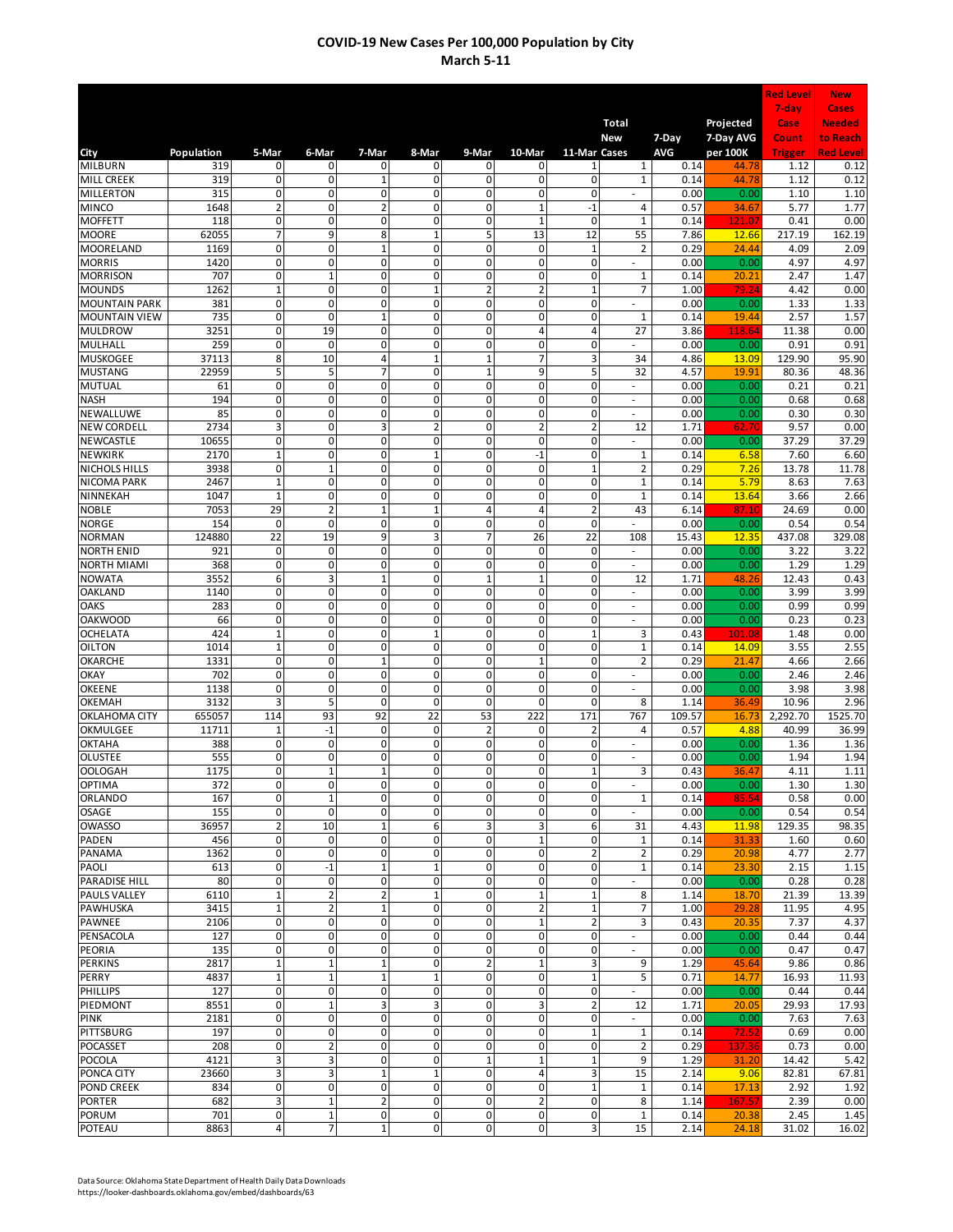|                                       |                |                               |                             |                                  |                               |                     |                            |                              |                                    |                     |                       | <b>Red Level</b> | <b>New</b>                   |
|---------------------------------------|----------------|-------------------------------|-----------------------------|----------------------------------|-------------------------------|---------------------|----------------------------|------------------------------|------------------------------------|---------------------|-----------------------|------------------|------------------------------|
|                                       |                |                               |                             |                                  |                               |                     |                            |                              |                                    |                     |                       | 7-day            | <b>Cases</b>                 |
|                                       |                |                               |                             |                                  |                               |                     |                            |                              | <b>Total</b>                       |                     | Projected             | Case<br>Count    | <b>Needed</b>                |
| City                                  | Population     | 5-Mar                         | 6-Mar                       | 7-Mar                            | 8-Mar                         | 9-Mar               | 10-Mar                     | 11-Mar Cases                 | New                                | 7-Day<br><b>AVG</b> | 7-Day AVG<br>per 100K | <b>Trigger</b>   | to Reach<br><b>Red Level</b> |
| <b>PRAGUE</b>                         | 2367           | 0                             | 0                           | 1                                | 0                             | 0                   | 0                          | 0                            | $\mathbf{1}$                       | 0.14                | 6.04                  | 8.28             | 7.28                         |
| PRUE                                  | 470            | $\mathbf 0$                   | 0                           | $\mathbf 0$                      | 0                             | 0                   | 0                          | $\mathbf 0$                  |                                    | 0.00                | 0.00                  | 1.65             | 1.65                         |
| <b>PRYOR CREEK</b><br><b>PURCELL</b>  | 9379<br>6420   | 5<br>0                        | 8<br>$\mathbf 1$            | 3<br>0                           | 0<br>0                        | 4<br>$\mathbf{1}$   | 8<br>$\mathbf 1$           | $\mathbf{1}$<br>$\mathbf{1}$ | 29<br>4                            | 4.14<br>0.57        | 44.17<br>8.90         | 32.83<br>22.47   | 3.83<br>18.47                |
| <b>PUTNAM</b>                         | 29             | 0                             | 0                           | 0                                | 0                             | 0                   | $\pmb{0}$                  | 0                            |                                    | 0.00                | 0.00                  | 0.10             | 0.10                         |
| <b>QUAPAW</b>                         | 876            | 0                             | $\overline{1}$              | $\overline{4}$                   | $-1$                          | 0                   | $\overline{2}$             | $\mathbf 1$                  | 7                                  | 1.00                | 114.16                | 3.07             | 0.00                         |
| QUINTON                               | 985            | $\mathbf{1}$                  | $\overline{2}$              | $\mathbf 0$                      | 0                             | 0                   | $\mathbf 0$                | 0                            | 3                                  | 0.43                | 43.51                 | 3.45             | 0.45                         |
| <b>RALSTON</b><br><b>RAMONA</b>       | 319<br>545     | $\overline{0}$<br>0           | $\overline{0}$<br>0         | $\overline{0}$<br>$\overline{1}$ | $\overline{0}$<br>0           | $\overline{0}$<br>0 | $\overline{0}$<br>0        | $\mathbf 0$<br>$\mathbf{1}$  | ÷,<br>$\overline{\mathbf{c}}$      | 0.00<br>0.29        | 0.00<br>52.42         | 1.12<br>1.91     | 1.12<br>0.00                 |
| RANDLETT                              | 413            | 0                             | 3                           | 0                                | 0                             | 0                   | 0                          | $\mathbf 0$                  | 3                                  | 0.43                | 103.7                 | 1.45             | 0.00                         |
| <b>RATLIFF CITY</b>                   | 117            | 0                             | 0                           | $\mathbf 0$                      | 0                             | 0                   | 0                          | $\mathbf{1}$                 | $\mathbf{1}$                       | 0.14                | 122.1                 | 0.41             | 0.00                         |
| <b>RATTAN</b>                         | 296            | 0                             | 0                           | $\mathbf 0$                      | 0                             | 0                   | 0                          | $\mathbf 0$                  | $\overline{\phantom{a}}$           | 0.00                | 0.00                  | 1.04             | 1.04                         |
| <b>RAVIA</b><br><b>RED OAK</b>        | 525<br>478     | 0<br>0                        | 0<br>$\overline{0}$         | $\mathbf 0$<br>$\mathbf 0$       | 0<br>0                        | 0<br>0              | 0<br>0                     | 0<br>0                       | $\overline{\phantom{a}}$<br>$\sim$ | 0.00<br>0.00        | 0.00<br>0.00          | 1.84<br>1.67     | 1.84<br>1.67                 |
| <b>RED ROCK</b>                       | 289            | 0                             | $\overline{1}$              | $\overline{1}$                   | $\mathbf 1$                   | 0                   | $\mathbf 1$                | 3                            | 7                                  | 1.00                | 346.0                 | 1.01             | 0.00                         |
| <b>REDBIRD</b>                        | 154            | 0                             | $\mathbf{1}$                | $\mathbf 0$                      | 0                             | 0                   | 0                          | 0                            | $\mathbf 1$                        | 0.14                | 92.76                 | 0.54             | 0.00                         |
| <b>RENFROW</b>                        | 12             | 0                             | $\overline{0}$              | $\mathbf 0$                      | 0                             | 0                   | 0                          | $\mathbf 0$                  | $\overline{\phantom{a}}$           | 0.00                | 0.00                  | 0.04             | 0.04                         |
| <b>RENTIESVILLE</b>                   | 124<br>206     | 0<br>$\mathbf 0$              | $\overline{0}$<br>0         | 0<br>$\mathbf 0$                 | $\overline{0}$<br>0           | 0<br>$\overline{0}$ | 0<br>$\mathbf 0$           | $\mathbf 0$<br>$\mathbf 0$   | $\overline{\phantom{a}}$           | 0.00<br>0.00        | 0.00<br>0.00          | 0.43             | 0.43<br>0.72                 |
| <b>REYDON</b><br><b>RINGLING</b>      | 954            | $\mathbf 0$                   | 0                           | 0                                | 0                             | 0                   | 0                          | $\mathbf 0$                  | ٠<br>ä,                            | 0.00                | 0.00                  | 0.72<br>3.34     | 3.34                         |
| <b>RINGWOOD</b>                       | 509            | $\mathbf 0$                   | 0                           | $\overline{1}$                   | 0                             | 0                   | $\overline{a}$             | $\mathbf 0$                  | 3                                  | 0.43                | 84.20                 | 1.78             | 0.00                         |
| <b>RIPLEY</b>                         | 409            | 0                             | 0                           | 0                                | 0                             | 0                   | $\mathbf 1$                | $\mathbf 0$                  | $\overline{1}$                     | 0.14                | 34.93                 | 1.43             | 0.43                         |
| <b>ROCK ISLAND</b>                    | 643            | 0                             | $\mathsf 0$                 | $\mathbf 0$                      | 0                             | 0                   | $\mathbf{0}$               | $\mathbf 0$                  | ÷,                                 | 0.00                | 0.00                  | 2.25             | 2.25                         |
| <b>ROCKY</b><br><b>ROFF</b>           | 152<br>713     | 0<br>0                        | 0<br>$\overline{0}$         | 0<br>$\overline{0}$              | 0<br>0                        | 0<br>0              | $\pmb{0}$<br>$\pmb{0}$     | 0<br>0                       | ÷,<br>ä,                           | 0.00<br>0.00        | 0.00<br>0.00          | 0.53<br>2.50     | 0.53<br>2.50                 |
| <b>ROLAND</b>                         | 3911           | 0                             | 14                          | $-1$                             | 0                             | $\mathbf{1}$        | 4                          | 0                            | 18                                 | 2.57                | 65.75                 | 13.69            | 0.00                         |
| <b>ROOSEVELT</b>                      | 230            | $\mathbf{1}$                  | $\overline{0}$              | $\overline{0}$                   | $\overline{0}$                | 0                   | $\overline{0}$             | $\mathbf 0$                  | $\mathbf{1}$                       | 0.14                | 62.1                  | 0.81             | 0.00                         |
| <b>ROSEDALE</b>                       | 71             | 0                             | 0                           | $\mathbf 0$                      | 0                             | 0                   | 0                          | $\mathbf 0$                  | ÷,                                 | 0.00                | 0.00                  | 0.25             | 0.25                         |
| <b>ROSSTON</b><br><b>RUSH SPRINGS</b> | 32<br>1256     | 0<br>0                        | 0<br>0                      | 0<br>$\mathbf 0$                 | 0<br>0                        | 0<br>0              | 0<br>0                     | $\mathbf 0$<br>$\mathbf{1}$  | $\sim$<br>1                        | 0.00<br>0.14        | 0.00<br>11.37         | 0.11<br>4.40     | 0.11<br>3.40                 |
| <b>RYAN</b>                           | 750            | 0                             | 0                           | $\mathbf 0$                      | 0                             | 0                   | 0                          | 0                            | $\overline{\phantom{a}}$           | 0.00                | 0.00                  | 2.63             | 2.63                         |
| ST.LOUIS                              | 161            | 0                             | 0                           | $\mathbf 0$                      | 0                             | 0                   | 0                          | 0                            | $\overline{\phantom{a}}$           | 0.00                | 0.00                  | 0.56             | 0.56                         |
| <b>SALINA</b>                         | 1394           | 0                             | $\overline{2}$              | $\overline{\mathbf{c}}$          | $\mathbf 1$                   | 0                   | 0                          | $\overline{2}$               | 7                                  | 1.00                | 71.74                 | 4.88             | 0.00                         |
| SALLISAW                              | 8497           | $\overline{2}$                | 9<br>8                      | 5                                | $\mathbf 0$                   | 0                   | 4                          | 0                            | 20                                 | 2.86                | 33.63                 | 29.74            | 9.74                         |
| <b>SAND SPRINGS</b><br>SAPULPA        | 19905<br>21278 | 3<br>8                        | 15                          | 3<br>4                           | $\mathbf 1$<br>$\overline{2}$ | 3<br>5              | 5<br>3                     | $\overline{4}$<br>3          | 27<br>40                           | 3.86<br>5.71        | 19.38<br>26.86        | 69.67<br>74.47   | 42.67<br>34.47               |
| <b>SASAKWA</b>                        | 137            | 0                             | $\mathbf{1}$                | $\mathbf 0$                      | $\overline{0}$                | 0                   | 0                          | $\mathbf{1}$                 | $\overline{2}$                     | 0.29                | 208.55                | 0.48             | 0.00                         |
| SAVANNA                               | 645            | $\mathbf 0$                   | 0                           | 0                                | 0                             | 0                   | 0                          | $\mathbf{1}$                 | $\mathbf{1}$                       | 0.14                | 22.15                 | 2.26             | 1.26                         |
| SAWYER                                | 313            | $\mathbf 0$                   | 0                           | 0                                | 0                             | 0                   | 0                          | $\mathbf 0$                  |                                    | 0.00                | 0.00                  | 1.10             | 1.10                         |
| SAYRE<br><b>SCHULTER</b>              | 4486<br>496    | $\overline{2}$<br>0           | $\mathbf{1}$<br>0           | $\overline{2}$<br>0              | 0<br>0                        | $\overline{2}$<br>0 | 0<br>0                     | $\overline{2}$<br>0          | 9                                  | 1.29<br>0.00        | 28.66<br>0.00         | 15.70<br>1.74    | 6.70<br>1.74                 |
| SEILING                               | 855            | 0                             | $\mathsf 0$                 | $\mathbf 0$                      | 0                             | 0                   | $\mathbf 0$                | 0                            |                                    | 0.00                | 0.00                  | 2.99             | 2.99                         |
| SEMINOLE                              | 7041           | 0                             | 8                           | 0                                | 0                             | $\mathbf 1$         | $-1$                       | $\overline{2}$               | 10                                 | 1.43                | 20.29                 | 24.64            | 14.64                        |
| SENTINEL<br><b>SHADY POINT</b>        | 845            | 0                             | $\overline{0}$              | $\overline{0}$<br>$\overline{0}$ | 0                             | 0                   | $\mathbf 0$                | $\mathbf 0$                  | ÷.                                 | 0.00                | 0.00                  | 2.96             | 2.96                         |
| <b>SHARON</b>                         | 999<br>134     | $\mathbf{1}$<br>$\pmb{0}$     | $\mathbf{1}$<br>$\mathbf 0$ | $\pmb{0}$                        | $\mathbf 0$<br>$\pmb{0}$      | 0<br>$\mathbf 0$    | $\mathbf 1$<br>$\pmb{0}$   | $\mathbf 0$<br>0             | 3<br>÷.                            | 0.43<br>0.00        | 42.90<br>0.00         | 3.50<br>0.47     | 0.50<br>0.47                 |
| <b>SHATTUCK</b>                       | 1257           | $\mathbf 0$                   | $\mathbf 0$                 | $\mathbf 0$                      | $\mathbf 0$                   | $\mathbf 0$         | 0                          | 0                            | ÷,                                 | 0.00                | 0.00                  | 4.40             | 4.40                         |
| <b>SHAWNEE</b>                        | 31436          | 24                            | 5                           | 6                                | $\overline{1}$                | 3                   | 3                          | 6                            | 48                                 | 6.86                | 21.81                 | 110.03           | 62.03                        |
| SHIDLER                               | 430            | $\mathbf 0$                   | 0                           | 0                                | 0                             | 0                   | $\pmb{0}$                  | 0                            | $\sim$                             | 0.00                | 0.00                  | 1.51             | 1.51                         |
| <b>SILO</b><br><b>SKEDEE</b>          | 365<br>50      | 0<br>$\mathbf 0$              | 0<br>0                      | 0<br>0                           | 0<br>0                        | 0<br>0              | 0<br>$\pmb{0}$             | 0<br>0                       | $\sim$<br>$\sim$                   | 0.00<br>0.00        | 0.00<br>0.00          | 1.28<br>0.18     | 1.28<br>0.18                 |
| <b>SKIATOOK</b>                       | 8052           | $\overline{2}$                | $\overline{1}$              | 3                                | $\mathbf 1$                   | $\mathbf 1$         | $\pmb{0}$                  | 0                            | 8                                  | 1.14                | 14.19                 | 28.18            | 20.18                        |
| <b>SLAUGHTERVILLE</b>                 | 4296           | $\mathbf 0$                   | $\mathbf 0$                 | $\mathbf 0$                      | $\mathbf{0}$                  | $\mathbf 0$         | $\pmb{0}$                  | 0                            | $\overline{\phantom{a}}$           | 0.00                | 0.00                  | 15.04            | 15.04                        |
| <b>SLICK</b>                          | 182            | 0                             | $\mathbf 0$                 | $\mathbf 0$                      | $\mathbf 0$                   | 0                   | $\pmb{0}$                  | $\mathbf 1$                  | $\mathbf 1$                        | 0.14                | 78.49                 | 0.64             | 0.00                         |
| <b>SMITH VILLAGE</b><br>SNYDER        | 78<br>1277     | $\mathbf 0$<br>0              | $\overline{0}$<br>0         | $\mathbf 0$<br>$\mathbf 0$       | $\mathbf 0$<br>$\mathbf 0$    | 0<br>0              | $\pmb{0}$<br>0             | 0<br>$\mathbf 0$             | $\sim$<br>$\overline{\phantom{a}}$ | 0.00<br>0.00        | 0.00<br>0.00          | 0.27<br>4.47     | 0.27<br>4.47                 |
| <b>SOPER</b>                          | 253            | $\overline{2}$                | 0                           | $\overline{1}$                   | 0                             | 0                   | 0                          | $\mathbf 0$                  | 3                                  | 0.43                | 169.40                | 0.89             | 0.00                         |
| SOUTH COFFEYVILL                      | 734            | 0                             | 0                           | 0                                | 0                             | 0                   | 0                          | 0                            |                                    | 0.00                | 0.00                  | 2.57             | 2.57                         |
| <b>SPARKS</b>                         | 171            | 0                             | 0                           | $\mathbf 0$                      | 0                             | 0                   | 0                          | $\mathbf 0$                  |                                    | 0.00                | 0.00                  | 0.60             | 0.60                         |
| SPAULDING                             | 173            | $\mathbf 0$                   | 0                           | 0                                | 0                             | 0                   | 0                          | 0                            |                                    | 0.00                | 0.00                  | 0.61             | 0.61                         |
| SPAVINAW<br><b>SPENCER</b>            | 429<br>3968    | $\mathbf 0$<br>$\overline{2}$ | $\pmb{0}$<br>$\overline{1}$ | $\overline{0}$<br>$\mathbf 0$    | 0<br>$\mathbf 0$              | $\mathbf{1}$<br>0   | $\mathbf 1$<br>$\mathbf 1$ | $\mathbf 0$<br>$\mathbf{1}$  | $\overline{2}$<br>5                | 0.29<br>0.71        | 66.60<br>18.00        | 1.50<br>13.89    | 0.00<br>8.89                 |
| SPERRY                                | 1338           | 0                             | $\mathsf 0$                 | $\mathbf 0$                      | 0                             | 0                   | $\pmb{0}$                  | 0                            | $\sim$                             | 0.00                | 0.00                  | 4.68             | 4.68                         |
| <b>SPIRO</b>                          | 2158           | $\mathbf 1$                   | 5                           | $\overline{\mathbf{c}}$          | 0                             | 0                   | 5                          | $\mathbf 1$                  | 14                                 | 2.00                | 92.68                 | 7.55             | 0.00                         |
| SPORTSMENACRES                        | 308            | $\mathsf{o}$                  | $\overline{0}$              | $\overline{0}$                   | 0                             | 0                   | $\overline{0}$             | 0                            | $\omega$                           | 0.00                | 0.00                  | 1.08             | 1.08                         |
| SPRINGER<br><b>STERLING</b>           | 691<br>773     | $\mathbf 1$<br>$\mathbf{1}$   | 3<br>0                      | $\mathbf 0$<br>$\mathbf 1$       | $\mathbf 0$<br>$\mathbf 0$    | 0<br>0              | $\pmb{0}$<br>$\mathbf 0$   | $\mathbf{1}$<br>$\mathbf 0$  | 5<br>$\overline{2}$                | 0.71<br>0.29        | 103.37<br>36.96       | 2.42<br>2.71     | 0.00<br>0.71                 |
| <b>STIDHAM</b>                        | 19             | $\mathbf 0$                   | 0                           | $\mathbf 0$                      | 0                             | 0                   | $\pmb{0}$                  | 0                            | ٠                                  | 0.00                | 0.00                  | 0.07             | 0.07                         |
| <b>STIGLER</b>                        | 2677           | 6                             | 3                           | 0                                | $\mathbf 1$                   | 0                   | $\mathbf 1$                | 0                            | 11                                 | 1.57                | 58.70                 | 9.37             | 0.00                         |
| <b>STILLWATER</b>                     | 50299          | 13                            | 5                           | 11                               | $\pmb{0}$                     | 7                   | 6                          | 10                           | 52                                 | 7.43                | 14.77                 | 176.05           | 124.05                       |
| <b>STILWELL</b>                       | 4060           | $1\,$                         | 15                          | $\mathbf 1$                      | $\mathbf 0$                   | $\overline{0}$      | $\mathbf 1$                | 3                            | 21                                 | 3.00                | 73.89                 | 14.21            | 0.00                         |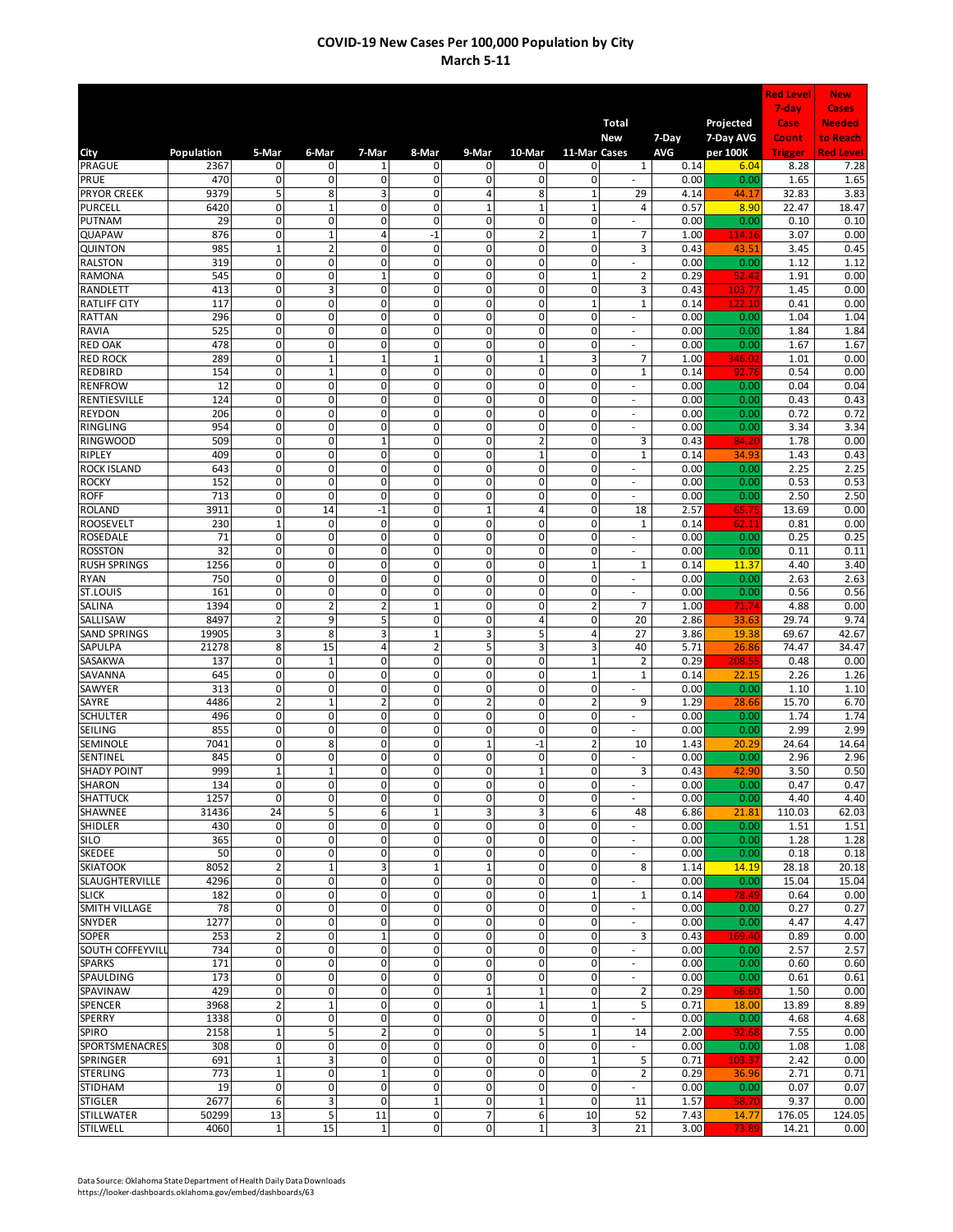|                                       |              |                                           |                                  |                               |                                  |                                  |                                                    |                             |                                    |              |                        | <b>Red Level</b> | <b>New</b>                |
|---------------------------------------|--------------|-------------------------------------------|----------------------------------|-------------------------------|----------------------------------|----------------------------------|----------------------------------------------------|-----------------------------|------------------------------------|--------------|------------------------|------------------|---------------------------|
|                                       |              |                                           |                                  |                               |                                  |                                  |                                                    |                             |                                    |              |                        | 7-day            | <b>Cases</b>              |
|                                       |              |                                           |                                  |                               |                                  |                                  |                                                    |                             | <b>Total</b><br><b>New</b>         | $7-Day$      | Projected<br>7-Day AVG | Case<br>Count    | <b>Needed</b><br>to Reach |
| City                                  | Population   | 5-Mar                                     | 6-Mar                            | 7-Mar                         | 8-Mar                            | 9-Mar                            | 10-Mar                                             | 11-Mar Cases                |                                    | AVG          | per 100K               | <b>Trigger</b>   | <b>Red Level</b>          |
| <b>STONEWALL</b>                      | 521          | $\mathbf{0}$                              | 1                                | 0                             | 0                                | 0                                | 1                                                  | 1                           | 3                                  | 0.43         | 82.                    | 1.82             | 0.00                      |
| <b>STRANG</b>                         | 89           | $\mathbf 0$                               | 0                                | 0                             | 0                                | 0                                | $\mathbf 0$                                        | $\pmb{0}$                   |                                    | 0.00         | 0.00                   | 0.31             | 0.31                      |
| <b>STRATFORD</b><br><b>STRINGTOWN</b> | 1525<br>403  | $\mathbf 1$<br>$\overline{0}$             | $\mathbf 1$<br>$\overline{0}$    | 0<br>0                        | 0<br>$\overline{0}$              | 0<br>0                           | $\mathbf 0$<br>0                                   | 0<br>0                      | $\overline{2}$<br>$\sim$           | 0.29<br>0.00 | 18.74<br>0.00          | 5.34<br>1.41     | 3.34<br>1.41              |
| <b>STRONG CITY</b>                    | 46           | $\mathsf{o}$                              | $\overline{0}$                   | 0                             | $\overline{0}$                   | $\overline{0}$                   | $\overline{0}$                                     | 0                           | $\sim$                             | 0.00         | 0.00                   | 0.16             | 0.16                      |
| <b>STROUD</b>                         | 2700         | 3                                         | 3                                | 3                             | $\overline{0}$                   | $\overline{0}$                   | $\overline{0}$                                     | 3                           | 12                                 | 1.71         | 63.49                  | 9.45             | 0.00                      |
| <b>STUART</b>                         | 166          | $\mathbf 0$                               | $\mathbf{1}$                     | $\mathbf 1$                   | 0                                | $\pmb{0}$                        | $\pmb{0}$                                          | 0                           | $\overline{2}$                     | 0.29         | 172.1                  | 0.58             | 0.00                      |
| SUGDEN                                | 42           | $\mathbf{0}$                              | 0                                | 0                             | 0                                | 0                                | $\mathbf{0}$                                       | $\mathbf 0$                 | $\sim$                             | 0.00         | 0.00                   | 0.15             | 0.15                      |
| <b>SULPHUR</b><br><b>SUMMIT</b>       | 5043<br>137  | $\mathbf 1$<br>$\mathbf 0$                | $\overline{\mathbf{c}}$<br>0     | 0<br>0                        | $\mathbf{1}$<br>0                | $\mathbf 1$<br>0                 | $\mathbf{1}$<br>0                                  | 0<br>0                      | 6<br>$\sim$                        | 0.86<br>0.00 | 17.00<br>0.00          | 17.65<br>0.48    | 11.65<br>0.48             |
| <b>SWEET WATER</b>                    | 83           | $\mathbf 0$                               | 0                                | 0                             | 0                                | 0                                | 0                                                  | 0                           | $\overline{\phantom{a}}$           | 0.00         | 0.00                   | 0.29             | 0.29                      |
| <b>TAFT</b>                           | 238          | $\mathbf 0$                               | 0                                | 0                             | 0                                | $\mathbf 1$                      | $\pmb{0}$                                          | 0                           | $\mathbf 1$                        | 0.14         | 60.02                  | 0.83             | 0.00                      |
| TAHLEQUAH                             | 16819        | 4                                         | 10                               | $\overline{2}$                | $\mathbf{1}$                     | $\mathbf 1$                      | 4                                                  | $\sqrt{4}$                  | 26                                 | 3.71         | 22.08                  | 58.87            | 32.87                     |
| <b>TALALA</b><br>TALIHINA             | 278<br>1084  | $\mathbf 0$<br>$\mathbf{0}$               | 0<br>0                           | 0<br>0                        | 0<br>0                           | $\pmb{0}$<br>0                   | 0<br>0                                             | $\mathbf 0$<br>$\mathbf 0$  | $\sim$<br>ä,                       | 0.00<br>0.00 | 0.00<br>0.00           | 0.97<br>3.79     | 0.97<br>3.79              |
| <b>TALOGA</b>                         | 312          | 0                                         | $\mathbf 0$                      | 0                             | 0                                | 0                                | 0                                                  | $\mathbf 0$                 | $\overline{\phantom{a}}$           | 0.00         | 0.00                   | 1.09             | 1.09                      |
| <b>TAMAHA</b>                         | 231          | 0                                         | 0                                | 0                             | 0                                | 0                                | 0                                                  | $\mathbf 0$                 | ÷,                                 | 0.00         | 0.00                   | 0.81             | 0.81                      |
| <b>TATUMS</b>                         | 149          | 0                                         | 0                                | 0                             | 0                                | 0                                | 0                                                  | $\mathbf 0$                 | ÷,                                 | 0.00         | 0.00                   | 0.52             | 0.52                      |
| <b>TECUMSEH</b>                       | 6636         | 11<br>$\mathbf 0$                         | $\overline{2}$<br>0              | $\mathbf{1}$<br>0             | $\overline{1}$<br>0              | $\overline{1}$<br>0              | $\mathbf 1$                                        | 3                           | 20                                 | 2.86         | 43.06                  | 23.23            | 3.23                      |
| <b>TEMPLE</b><br><b>TERLTON</b>       | 907<br>107   | $\overline{2}$                            | 4                                | 0                             | 0                                | 0                                | $\mathbf{1}$<br>$\mathbf 0$                        | 0<br>$\mathbf 0$            | $\mathbf{1}$<br>6                  | 0.14<br>0.86 | 15.75<br>801.07        | 3.17<br>0.37     | 2.17<br>0.00              |
| TERRAL                                | 385          | $\mathbf 0$                               | $\overline{0}$                   | 0                             | 0                                | 0                                | 0                                                  | 0                           | ä,                                 | 0.00         | 0.00                   | 1.35             | 1.35                      |
| TEXHOMA                               | 901          | $\mathbf 0$                               | 0                                | 0                             | 0                                | $\pmb{0}$                        | $\pmb{0}$                                          | $\overline{2}$              | $\overline{2}$                     | 0.29         | 31.71                  | 3.15             | 1.15                      |
| <b>TEXOLA</b>                         | 35           | $\mathbf 0$                               | $\overline{0}$                   | 0                             | $\overline{0}$                   | $\overline{0}$                   | $\overline{0}$                                     | 0                           | ÷,                                 | 0.00         | 0.00                   | 0.12             | 0.12                      |
| THACKERVILLE                          | 514          | $\mathsf{o}$<br>$\mathbf 0$               | $\overline{1}$<br>0              | $\overline{0}$<br>0           | $\overline{0}$<br>0              | $\overline{0}$<br>$\pmb{0}$      | $\overline{0}$<br>$\pmb{0}$                        | $\mathbf{1}$<br>$\mathbf 0$ | 2<br>÷,                            | 0.29         | 55.5                   | 1.80             | 0.00                      |
| THE VILLAGE<br>THOMAS                 | 9564<br>1198 | $\mathbf 0$                               | 0                                | 0                             | 0                                | 0                                | $\mathbf{0}$                                       | $\mathbf 0$                 | $\sim$                             | 0.00<br>0.00 | 0.00<br>0.00           | 33.47<br>4.19    | 33.47<br>4.19             |
| <b>TIPTON</b>                         | 759          | $\mathbf 0$                               | 0                                | 0                             | 0                                | 0                                | 0                                                  | 0                           | $\overline{\phantom{a}}$           | 0.00         | 0.00                   | 2.66             | 2.66                      |
| <b>TISHOMINGO</b>                     | 3082         | $\mathbf{1}$                              | 0                                | 0                             | 0                                | 0                                | 0                                                  | 0                           | $\mathbf 1$                        | 0.14         | 4.64                   | 10.79            | 9.79                      |
| TONKAWA                               | 2980         | $\mathbf{1}$                              | 0                                | $\mathbf 1$                   | 0                                | 0                                | $\pmb{0}$                                          | 0                           | $\overline{2}$                     | 0.29         | 9.59                   | 10.43            | 8.43                      |
| TRIBBEY<br><b>TRYON</b>               | 414<br>501   | $\mathbf 0$<br>$\overline{\mathbf{0}}$    | $\overline{0}$<br>$\overline{0}$ | $\mathbf 0$<br>$\mathbf 0$    | $\overline{0}$<br>$\overline{0}$ | 0<br>0                           | $\overline{\mathbf{0}}$<br>$\overline{\mathbf{0}}$ | 0                           | $\overline{\phantom{a}}$           | 0.00         | 0.00                   | 1.45             | 1.45                      |
| TULLAHASSEE                           | 110          | 0                                         | 0                                | $\mathbf 0$                   | 0                                | 0                                | 0                                                  | 0<br>0                      | $\sim$<br>$\overline{\phantom{a}}$ | 0.00<br>0.00 | 0.00<br>0.00           | 1.75<br>0.39     | 1.75<br>0.39              |
| TULSA                                 | 401190       | 68                                        | 145                              | 65                            | 24                               | 34                               | 67                                                 | 35                          | 438                                | 62.57        | 15.60                  | 1,404.17         | 966.17                    |
| <b>TUPELO</b>                         | 303          | 0                                         | $\mathbf 0$                      | 0                             | 0                                | $\mathbf 0$                      | 0                                                  | $\mathbf 0$                 | ÷,                                 | 0.00         | 0.00                   | 1.06             | 1.06                      |
| <b>TUSHKA</b>                         | 394          | $\mathbf 0$                               | $\mathbf 0$                      | 0                             | 0                                | 0                                | 0                                                  | $\mathbf 0$                 | Ĭ.                                 | 0.00         | 0.00                   | 1.38             | 1.38                      |
| TUTTLE<br><b>TYRONE</b>               | 7593<br>741  | $\overline{\mathbf{c}}$<br>$\overline{0}$ | $\overline{2}$<br>0              | 0<br>0                        | 0<br>0                           | 3<br>0                           | 4<br>0                                             | $\mathbf{1}$<br>$\mathbf 0$ | 12<br>L.                           | 1.71<br>0.00 | 22.58<br>0.00          | 26.58<br>2.59    | 14.58<br>2.59             |
| <b>UNION CITY</b>                     | 2157         | $\mathbf 0$                               | 0                                | 0                             | 0                                | 0                                | 0                                                  | 0                           | ÷,                                 | 0.00         | 0.00                   | 7.55             | 7.55                      |
| <b>VALLEY BROOK</b>                   | 771          | $\mathbf 0$                               | $\overline{0}$                   | 0                             | 0                                | $\mathbf 0$                      | $\mathbf 0$                                        | $\mathbf 0$                 | $\overline{\phantom{a}}$           | 0.00         | 0.00                   | 2.70             | 2.70                      |
| <b>VALLEY PARK</b>                    | 72           | $\mathbf 0$                               | 0                                | 0                             | 0                                | 0                                | 0                                                  | 0                           | ä,                                 | 0.00         | 0.00                   | 0.25             | 0.25                      |
| VALLIANT                              | 738          | 10                                        | $\overline{2}$                   | $\mathbf 1$                   | 0                                | $\pmb{0}$                        | 0                                                  | $\mathbf{1}$                | 14                                 | 2.00         | 271.00                 | 2.58             | 0.00                      |
| <b>VELMA</b><br><b>VERA</b>           | 595<br>247   | 0<br>$\overline{\mathbf{0}}$              | $\overline{0}$<br>$\overline{0}$ | 0<br>0                        | $\overline{0}$<br>$\overline{0}$ | $\overline{0}$<br>$\overline{0}$ | 0<br>0                                             | 0<br>$\mathbf 0$            | ÷,<br>÷.                           | 0.00<br>0.00 | 0.00<br>0.00           | 2.08<br>0.86     | 2.08<br>0.86              |
| <b>VERDEN</b>                         | 537          | 0                                         | 0                                | $\mathbf 0$                   | $\overline{0}$                   | $\mathbf{0}$                     | $\mathbf{0}$                                       | $\mathbf{0}$                | ä,                                 | 0.00         | 0.00                   | 1.88             | 1.88                      |
| VERDIGRIS                             | 4590         | $\overline{0}$                            | 0                                | 0                             | $\overline{0}$                   | $\mathbf 0$                      | $\mathbf 0$                                        | 0                           | $\sim$                             | 0.00         | 0.00                   | 16.07            | 16.07                     |
| VIAN                                  | 1367         | $\overline{0}$                            | $\mathbf{1}$                     | 0                             | $\mathbf{0}$                     | 0                                | $\mathbf{0}$                                       | 0                           | 1                                  | 0.14         | 10.45                  | 4.78             | 3.78                      |
| VICI<br><b>VINITA</b>                 | 704<br>5311  | $\overline{0}$<br>$\mathbf{1}$            | $\mathbf 1$<br>$\mathbf 1$       | 0<br>$\mathbf 0$              | 0<br>$\mathbf{0}$                | 0<br>$\pmb{0}$                   | $\mathbf 0$<br>3                                   | 0<br>$\mathbf 1$            | $\mathbf 1$<br>6                   | 0.14<br>0.86 | 20.29<br>16.14         | 2.46<br>18.59    | 1.46<br>12.59             |
| <b>WAGONER</b>                        | 9185         | $\overline{2}$                            | $\mathbf 1$                      | $\mathbf 1$                   | $\overline{\mathbf{0}}$          | $\mathbf 0$                      | $\mathbf 0$                                        | 0                           | $\overline{4}$                     | 0.57         | 6.22                   | 32.15            | 28.15                     |
| WAINWRIGHT                            | 160          | $\overline{0}$                            | 0                                | $\overline{0}$                | $\overline{0}$                   | $\mathbf 0$                      | $\mathbf 0$                                        | 0                           | ٠                                  | 0.00         | 0.00                   | 0.56             | 0.56                      |
| <b>WAKITA</b>                         | 326          | $\mathbf{0}$                              | 0                                | 0                             | $\overline{0}$                   | $\overline{0}$                   | $\mathbf{0}$                                       | 0                           | $\sim$                             | 0.00         | 0.00                   | 1.14             | 1.14                      |
| <b>WALTERS</b>                        | 2358         | $\mathbf 0$                               | $\mathbf{1}$                     | 0                             | $\overline{0}$                   | $\mathbf 1$                      | $\mathbf 0$                                        | $-1$                        | 1                                  | 0.14         | 6.06                   | 8.25             | 7.25                      |
| <b>WANETTE</b><br><b>WANN</b>         | 359<br>120   | $\overline{2}$<br>$\mathbf 0$             | $\mathbf 0$<br>0                 | 0<br>0                        | 0<br>0                           | $\pmb{0}$<br>0                   | $\mathbf{0}$<br>$\mathbf 0$                        | $\mathbf 0$<br>$\mathbf{1}$ | 2<br>$\mathbf{1}$                  | 0.29<br>0.14 | 79.59<br>119.0         | 1.26<br>0.42     | 0.00<br>0.00              |
| WAPANUCKA                             | 443          | $\overline{0}$                            | $\mathbf 0$                      | 0                             | 0                                | 0                                | 0                                                  | $\mathbf 0$                 |                                    | 0.00         | 0.00                   | 1.55             | 1.55                      |
| <b>WARNER</b>                         | 1590         | $\mathbf 1$                               | 0                                | 0                             | 0                                | 0                                | 0                                                  | $\mathbf 0$                 | $\mathbf{1}$                       | 0.14         | 8.98                   | 5.57             | 4.57                      |
| <b>WARR ACRES</b>                     | 10118        | $\mathbf{1}$                              | 0                                | 0                             | 0                                | 2                                | 4                                                  | $\mathbf{1}$                | 8                                  | 1.14         | 11.30                  | 35.41            | 27.41                     |
| <b>WARWICK</b>                        | 150          | $\overline{\mathbf{0}}$                   | 0                                | $\mathbf 0$                   | $\mathbf{0}$                     | $\mathbf 0$                      | $\mathbf 0$                                        | 0                           |                                    | 0.00         | 0.00                   | 0.53             | 0.53                      |
| <b>WASHINGTON</b><br><b>WATONGA</b>   | 601<br>2841  | $\overline{2}$<br>$\overline{2}$          | 0<br>0                           | $\mathbf 0$<br>$\overline{2}$ | $\mathbf{0}$<br>0                | $\mathbf 0$<br>$\pmb{0}$         | $\mathbf 0$<br>$\mathbf{1}$                        | $\mathbf{1}$<br>$\mathbf 0$ | 3<br>5                             | 0.43<br>0.71 | 71.31<br>25.14         | 2.10<br>9.94     | 0.00<br>4.94              |
| <b>WATTS</b>                          | 313          | $\mathbf{1}$                              | $\overline{4}$                   | 0                             | $\overline{0}$                   | $\pmb{0}$                        | 6                                                  | 0                           | 11                                 | 1.57         | 502.05                 | 1.10             | 0.00                      |
| <b>WAUKOMIS</b>                       | 1296         | $\mathbf{0}$                              | 0                                | $\mathbf 0$                   | $\mathbf{0}$                     | $\pmb{0}$                        | $\pmb{0}$                                          | $\mathbf 0$                 | $\mathcal{L}$                      | 0.00         | 0.00                   | 4.54             | 4.54                      |
| <b>WAURIKA</b>                        | 1885         | $\overline{0}$                            | $\mathbf 1$                      | $\mathbf 0$                   | $\mathbf 0$                      | $\pmb{0}$                        | $\mathbf 0$                                        | 0                           | 1                                  | 0.14         | 7.58                   | 6.60             | 5.60                      |
| <b>WAYNE</b>                          | 730          | $\overline{0}$                            | $\mathbf 1$                      | $-1$                          | $\overline{0}$                   | $\mathbf 0$                      | $\mathbf{0}$                                       | $\mathbf 0$                 | $\sim$                             | 0.00         | 0.00                   | 2.56             | 2.56                      |
| <b>WAYNOKA</b><br>WEATHERFORD         | 914<br>12017 | $\mathbf 0$<br>14                         | 0<br>$\overline{2}$              | $\mathbf 1$<br>$\mathbf 1$    | 0<br>0                           | 0<br>$\mathbf 2$                 | $\mathbf 0$<br>$\mathbf 0$                         | 0<br>$\overline{2}$         | 1<br>21                            | 0.14<br>3.00 | 15.63<br>24.96         | 3.20<br>42.06    | 2.20<br>21.06             |
| <b>WEBB CITY</b>                      | 61           | $\mathbf 0$                               | 0                                | $\mathbf 0$                   | $\mathbf{0}$                     | 0                                | $\mathbf 0$                                        | 0                           | $\sim$                             | 0.00         | 0.00                   | 0.21             | 0.21                      |
| <b>WEBBERS FALLS</b>                  | 593          | $\mathbf 1$                               | 0                                | $\mathbf 0$                   | $\mathbf{0}$                     | $\mathbf 0$                      | 2                                                  | 0                           | 3                                  | 0.43         | 72.21                  | 2.08             | 0.00                      |
| WELCH                                 | 584          | $\mathbf 0$                               | 0                                | $-1$                          | 0                                | $\pmb{0}$                        | $\mathbf 1$                                        | 0                           | $\sim$                             | 0.00         | 0.00                   | 2.04             | 2.04                      |
| WELEETKA                              | 954          | $\overline{0}$                            | $\overline{0}$                   | $\overline{\mathbf{0}}$       | $\overline{\mathbf{0}}$          | $\overline{\mathbf{0}}$          | $\overline{\mathbf{0}}$                            | $\pmb{0}$                   | $\overline{\phantom{a}}$           | 0.00         | 0.00                   | 3.34             | 3.34                      |